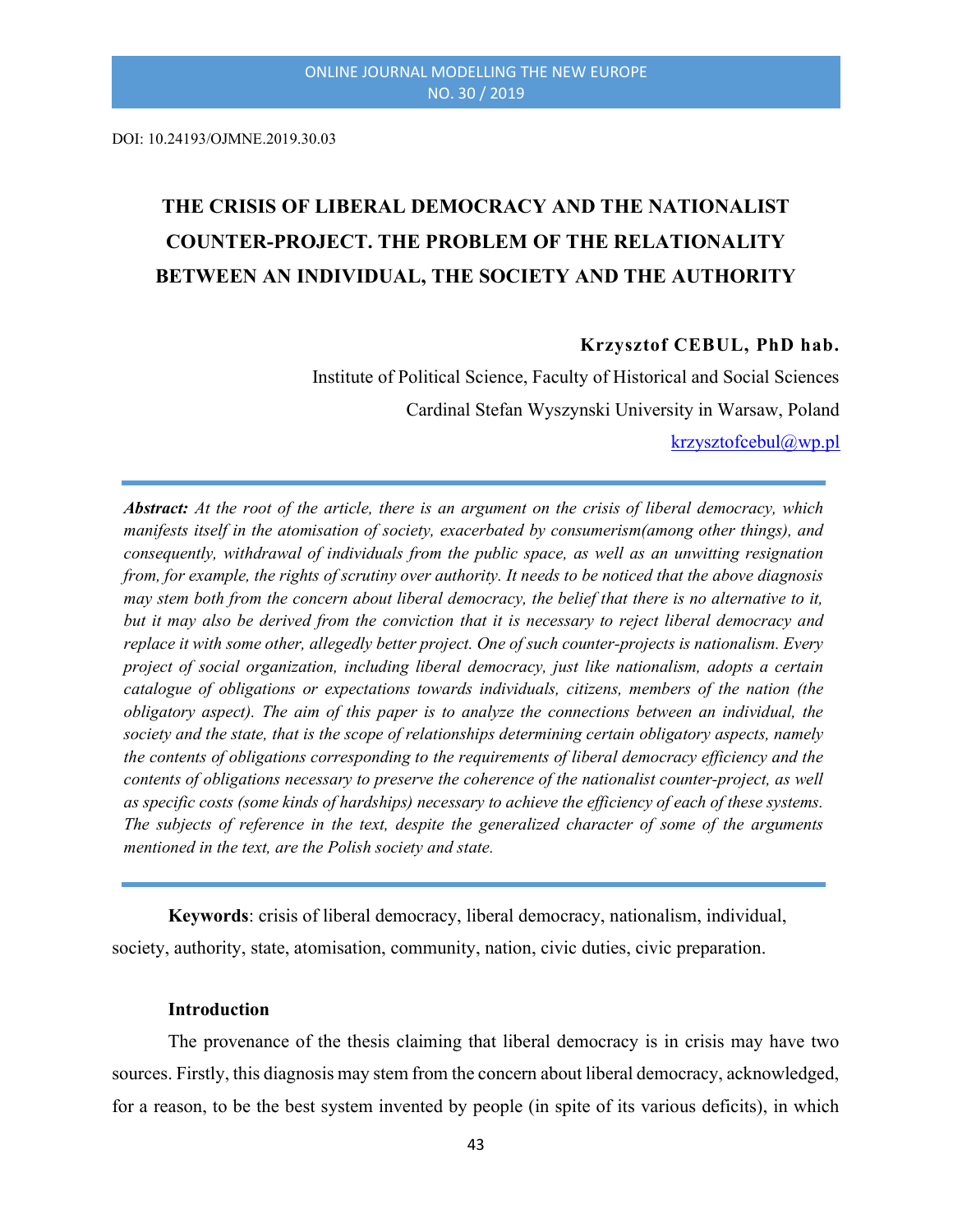individuals are given significant space of freedom while they are subjected to some slight, not particularly oppressive and generally predictable scope of constraint (compared to other social inventions in which people experienced or are still experiencing oppression in a greater and considerably less predictable scope). Secondly, its criticism may be due to the belief that liberal democracy has some genetic flaws, leading, as some believe, to the breaking down of the society and the destruction of the community. On one hand thus we basically have the belief that there is no alternative to liberal democracy which, after all, must be taken care of. On the other hand, we have a categorical demand that we reject liberal democracy and the consecutive demand that it be replaced with another project. One of such counter-projects is nationalism.

The fundamental problem for both of these directions boils down to the determination of the obligatory aspect, that is to the determination of obligations or expectations towards individuals, citizens, members of the nation. Although social inventions undoubtedly reflect human nature, they require, due to the vagueness of this category, a certain way of behavior, not necessarily an obvious one and not particularly comfortable one. They require that we follow certain rules determining the efficiency of a given system.

The aim of this article is to analyze the connections between an individual, the society and the state, that is the scopes of the title relationship determining obligatory aspects and thus the content of obligations corresponding to the requirements of the efficiency of liberal democracy and the content of obligations necessary to maintain the coherence of the nationalist counterproject, as well as specific costs (hardships) necessary to achieve the efficiency of each of these systems.

The whole political sphere is permeated and determined by planned and organized efforts made by people to in and hold power (Ryszka, 1984, p. 18). In every organizational form of the society we can distinguish power and many dependencies related to it and generated by it. Power permeates social life, constituting in fact a multi-subject social relationship, shaped by the authority's power of influence (Murawski, 1993, pp. 34-35). The variable determining the activity of the power subject is the field and the scope. This term covers a collection of various human activities which depend directly on the power or should depend on it if a person is in the scope of the power influence and the authority possesses relevant force. Each element of this collection reflects the relationship between power and every dependent subject (Ryszka, 1984, pp. 30-31). In the case of the term relationality, it is a kind of a relationship (in the formalised and non-formalised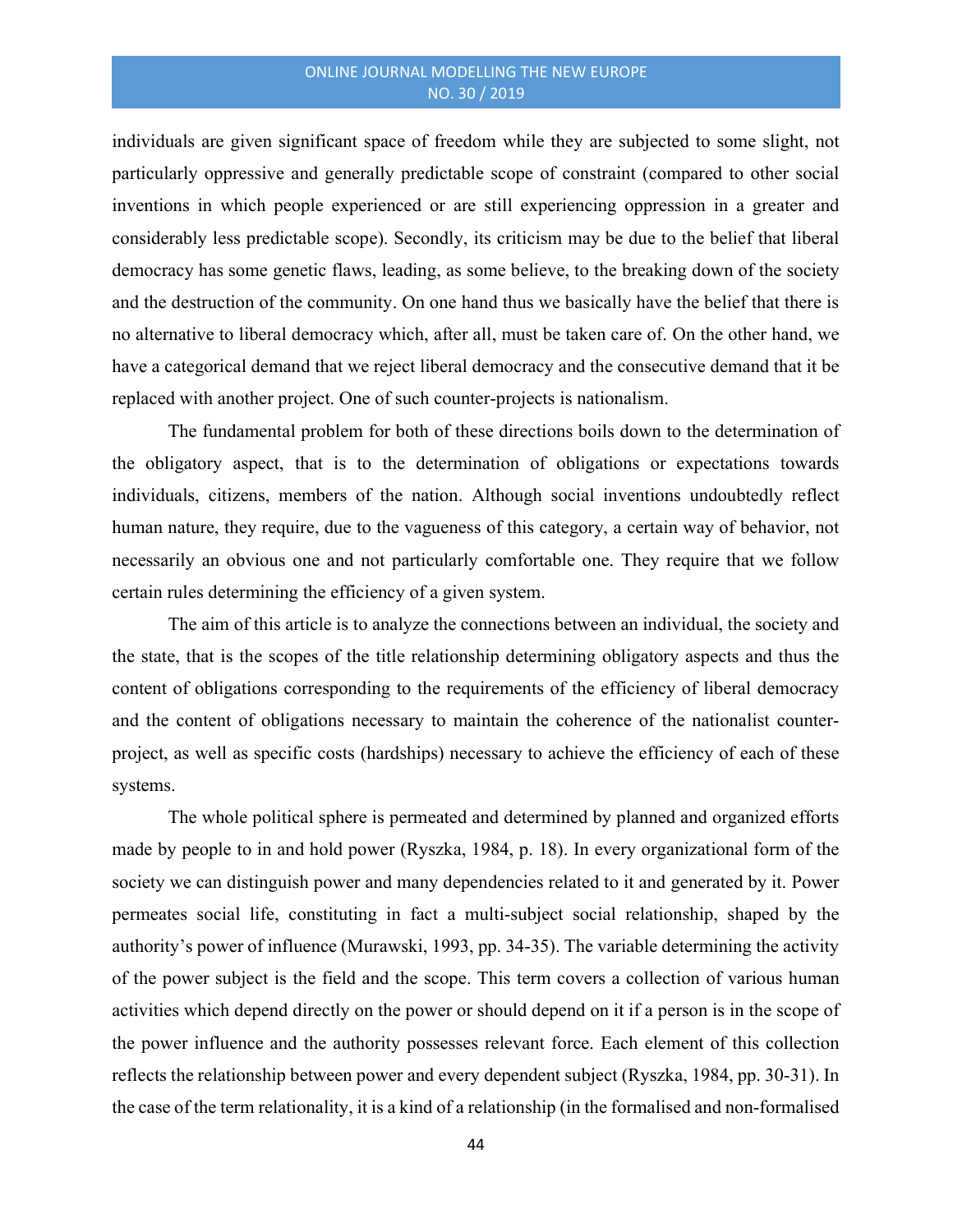dimensions combined), i.e. the bonds connecting: 1) the individual (citizen) with 2) society and also with 3) authority which, according to Rudolf Smend, create the national space (Kaczorowski, 2005, p. 231). These ties determine the level of individuals' motivation to be loyal, to act and, above all, they determine the scope of distinctive responsibility (care, reflection) in the public sphere – they determine the degree of identification of an individual, a citizen with the state, i.e. as Paweł Kaczorowski called it – the ethical substance of state life (Kaczorowski, 2005, p. 236), i.e. both materialised and non-materialised imperatives. At this point, it should also be indicated, that the main point of reference in the text will be the contemporary Polish society and state, despite the references to significantly generalized images of the individual, the society and the state.

The text by no means claims to be an in-depth and complete analysis of the subject issue as it is impossible to conduct a careful synthesis of liberal democracy and nationalism on several pages. Therefore, faced with their complexity, the author cannot present the issue of relationality at length. The aim of this paper is to draw the reader's attention to the obligation aspect outlined in the above-described relationality. The obligation situation reproduces a dilemma which, it seems, particularly a contemporary individual in their existential dimension. And even more so, or above all, when the individual does not notice that. Undoubtedly, the renaissance of the nationalist narration, observed also now in the public discourse, makes us inclined to reflect on this area, too. However, we should emphasize that in spite of the thesis on the crisis of liberal democracy, so visible in the text, the author treats the nationalism only as one of many ideas for organizing social life.

#### The network of concepts

Before carrying out the tasks outlined above, it is necessary to define the scope of meaning of the terms: liberal democracy and nationalism. Due to their ambiguity, defining these concepts creates some fairly significant problems. We may find some reasonably coherent concepts and assumptions here, but at the same time we are also entering the area of political practice, where these projects come to life. As a consequence, things which are identified at both levels in the same categories, usually significantly differ from each other. An attempt to reduce the observed diversity with the use of one term, in consequence, not only introduces considerable confusion, but also often constitutes a rather simple explanation that the experienced consequences of the implementation of one or another idea, is not what the creator had in mind when making his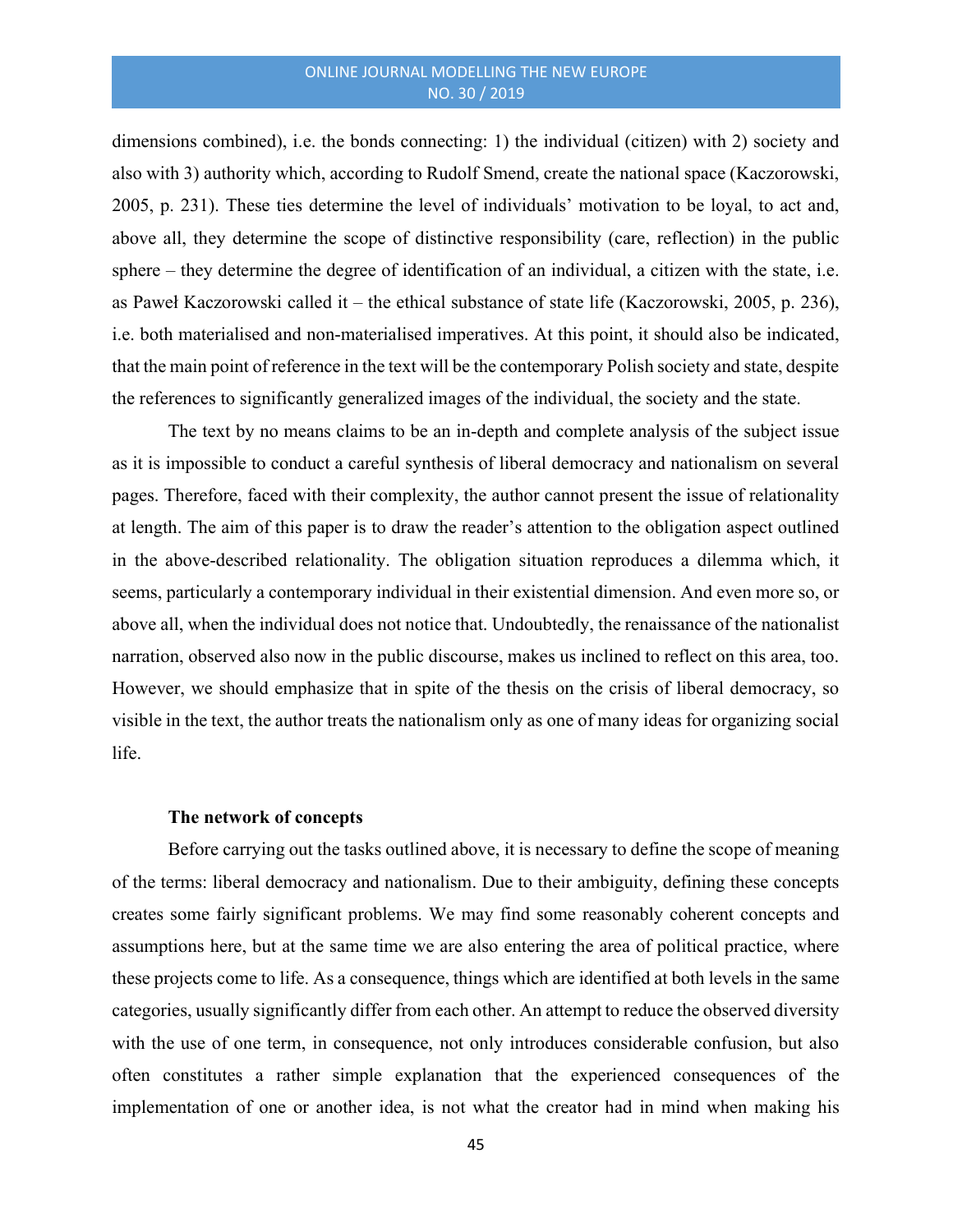project. Jerzy Szacki once aptly (as it seems) expressed the important reason for this gap, by writing that every ideology is applied in a certain historical context and by "taking root" in specific social circumstances, undergoes greater or lesser changes (Szacki, 1991, p. 232).

When writing about liberal democracy, it is necessary to note that the essence of the modern democratic revolution, as Tomasz Żyro emphasizes, is a clash of the ideas of equality and freedom. Liberal democracy seems to be organised primarily by formal principles. The state and government are instruments created by the people for their own purposes. Thus, for example, the people delegate their representatives to rule, and all matters are settled by the will of the majority, which is, in turn, limited by minority rights, while the condition for a democracy described in this way is a strict rule of law, through which the principle of total equality is implemented, which is only the foundation for perfect freedom. At the same time, the prerequisite for safeguarding this freedom is the participation of citizens, and the guarantee of free choice is the freedom of speech and expression of opinion. The legal order, but also the procedures for preventing decisions from being made, and ultimately the right to civil disobedience, are the limits to the decisions of the political authority. The relations between the individual, the society and authority are determined by a triad, which comprises of: 1) standards of moderation, 2) the art of compromise and 3) transparency of political decisions, while its shape is determined by openness to change (Żyro, 2004, pp. 205-208).

As Jacob Leib Talmon argues, liberal democrats themselves are deeply convinced that if people and societies are not subject to oppression, they can reach the state of perfect harmony through experimental means (Talmon, 1992, p. 68). It is often pointed out that liberal democracy has not been called this way, because it appeals only to liberals and nobody else (Szacki, 1994, p. 25). It is therefore not unreasonable that liberal democracy claims to be a universal system. However, it also means that one does not have to be a liberal to live in a liberal democracy. The same applies to nation states, which were not and are not intended only for nationalists. In general, both as ideas and as real beings, they are a consequence of social processes and the experience of the societies that have to live in them.

As J. L. Talmon writes, political systems are nothing more than pragmatic inventions of human creativity and spontaneity. Political forms are therefore secondary to the social spacecreating, rational and sensible individuals. Liberal democracy, therefore, means acceptance of the diversity of individual levels and collective aspirations that go completely beyond the sphere of politics (Talmon, 1992, p. 67). It can be observed here that in the perspective offered by liberal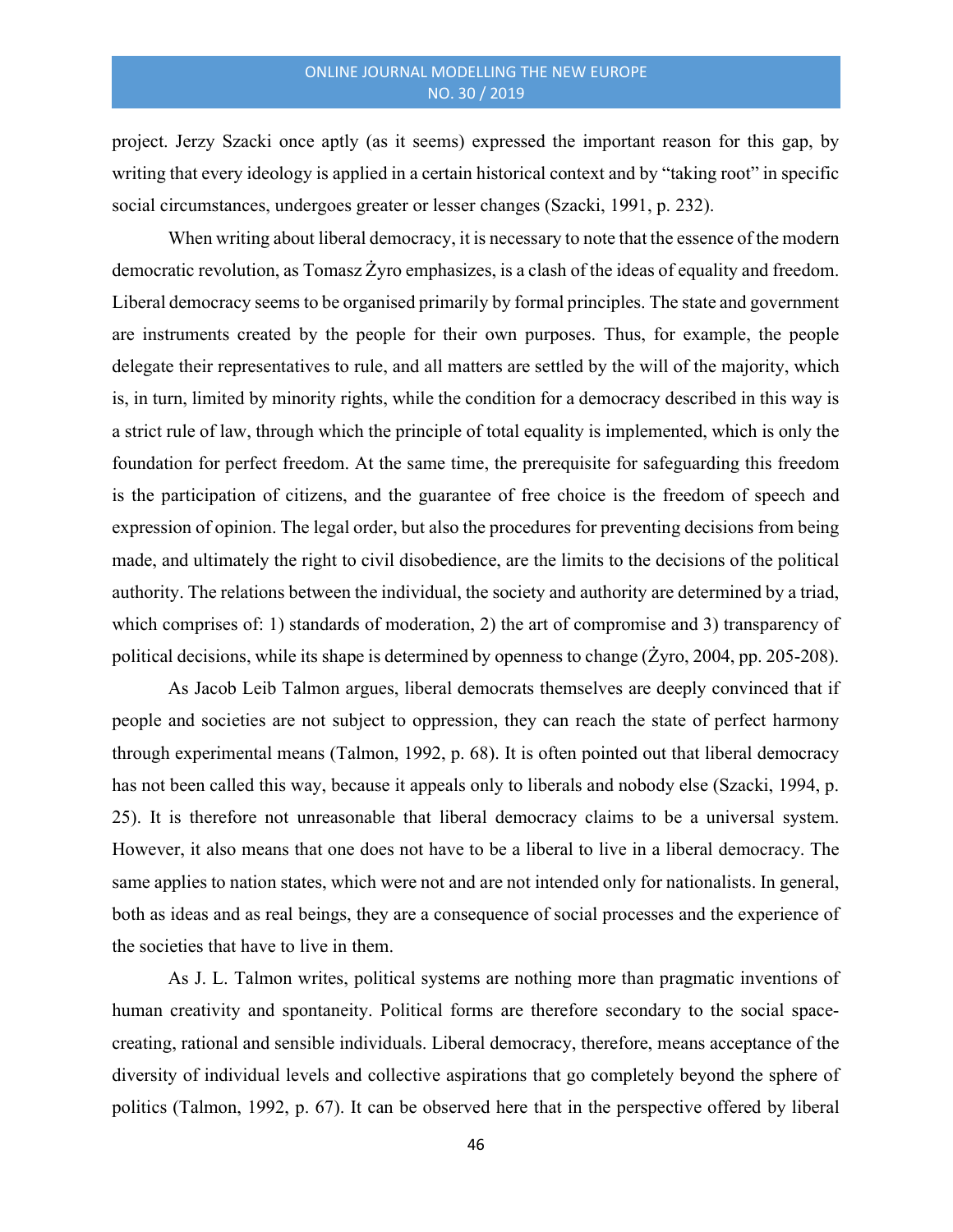democracy the political sphere is somehow narrowed. This exclusion serves the minimization of conflict situations, as it moves certain fields outside the sphere of politics, thus making political negotiations unnecessary. From the perspective of the efficiency of the system, this treatment seems beneficial (although only seemingly) since it considerably decreases the scope of responsibility. However, it simultaneously evokes the rather untrue conviction that some fields are independent of the sphere of politics. Moreover, the weakening of the possibility of conflicts takes place in liberal democracy via guaranteeing individuals participation in politics and the possibility of taking part in competition for power, while guaranteeing everyone who is not interested that they will not have to take part in this competition. Through this action the actual level of participation becomes insignificant and democracy is guaranteed only through the right to participate (Etzioni-Halevy, 2005, p. 119). Therefore, looking at the contemporary Polish state from the perspective of this approach, it is worth paying attention to certain deficiencies and related dysfunctions conditioned by specific experiences. Remembering what John Gray points out, that we practice historically random and peculiar forms of life that we inherit or adopt (Gray, 2001b, p. 49), and therefore, in relation to the sphere of an imperative aspect, we use those models of moral and political life which are available to us (Gray, 2001b, p. 47).

The ideological foundations of Polish nationalism were laid out by Roman Dmowski<sup>2</sup> in the Thoughts of a modern Pole [Myśli nowoczesnego Polaka] (Wapiński, 1989, pp. 99-100), although it should also be remembered that the National Democratic camp was only a part of a rather diverse nationalist trend (see on this subject: Wapiński, 1980; Rudnicki, 1985; Majchrowski, 1986; Grott, 2014). The issue of continuation and references to his heritage remains complex and sometimes quite problematic (see on this subject: Tomasiewicz, 2003).

Taking into account the fact that the nations of Western Europe formed in the process of ideological confrontation with other communities, their modernization power stemmed from their willingness to keep up with others or even to exceed them, and this goal motivated the societies and encouraged them to sacrifices (Radzik, 1997, p. 89). Thus the program written down by Roman Dmowski was nothing new to German, English or French people. For the Poles at that time, however, it was a novelty (Studnicki, 2001, p. 132). These different experiences determining the

 $2$  Roman Stanisław Dmowski (1864-1939) – Polish politician, political writer and ideologist of National Democracy, co-creator of the National Democratic Party, member of the Russian Duma (legislative assembly), Poland's delegate to the peace conference in Paris, in the Second Republic of Poland he was minister of foreign affairs, founder of the Camp of Great Poland and the National Party.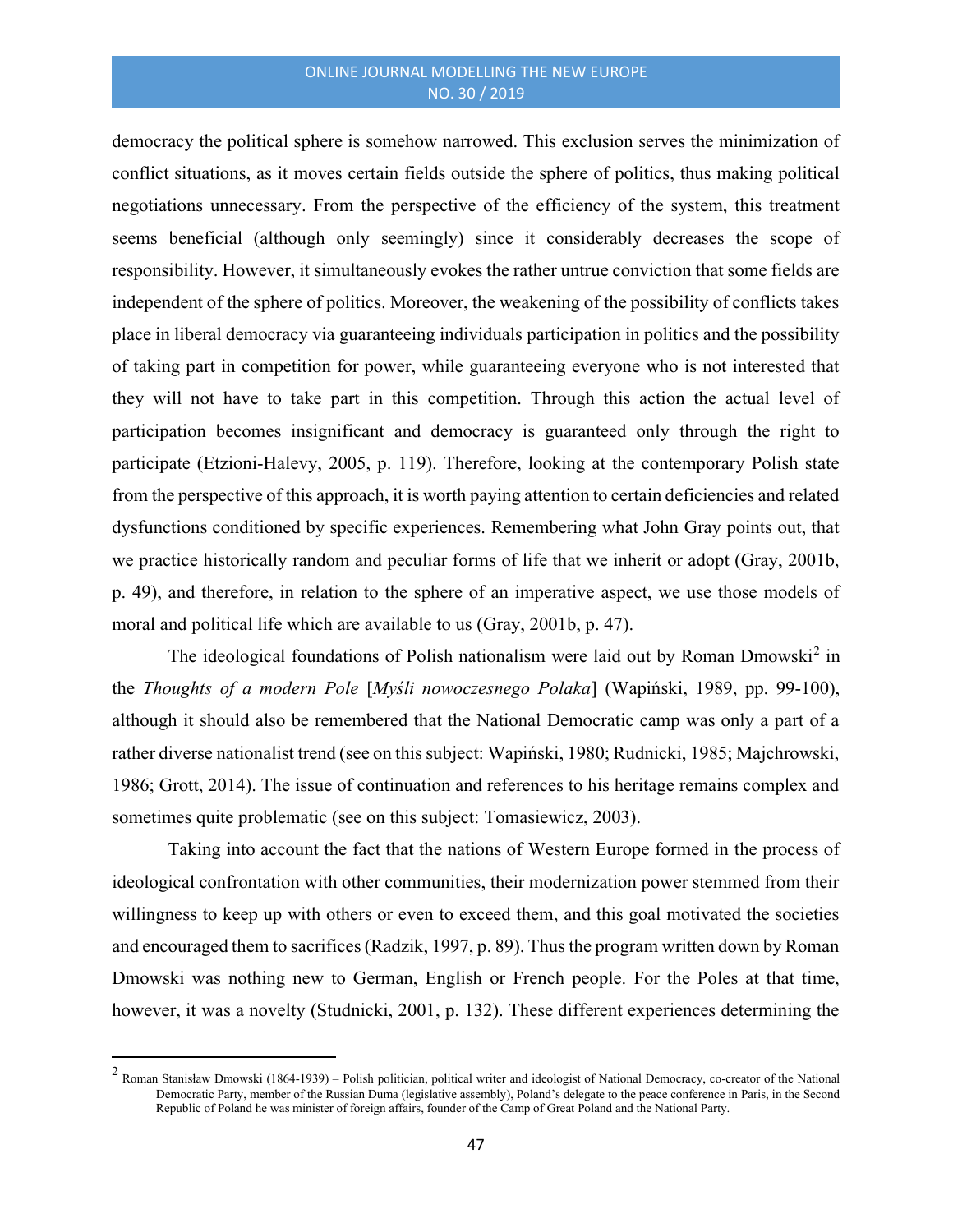specific development of Poland were due to the fact that Central and Eastern Europe in which Poland lies, was shaped as a result of historical experiences different to those of Western Europe. Its civilization is younger and its economy weaker. We can also see the differences in the "intuitively" adopted hierarchy of values, which is less concentrated on material goods (Cywiński, 1985, pp. 15-16). Poles were the only nation which not only lost its own state, but was partitioned among three invaders. For a very long time this situation could not be changed. One could add here the Nazi and the Stalinist occupation and, to some extent, a period of nearly half a century when ur country was dependent on the Soviet Union. It should also be mentioned that the nationalistic awakening in Poland in 1989, as well as in other post-communist countries, manifested in regaining the ability of self-determination, was soon subjected to hard ordeal which, in the internal dimension, consisted in learning the positive role of compromise, and externally, due to the dominant potential of foreign partners and the need to seek their support, the acceptance of the necessity to adjust. In both dimensions it was also important to learn to reduce one's expectations.

While looking for a definition of nationalism, it is worth noting from Joanna Kurczewska, that the consequence of nationalism, which grows out of extreme cognitive and emotional monocentrism is a "system of culture of the nationalized individual" concentrated on its own nation, whose differentiating power divides social space into "foreign social worlds", where one of them is always better than the other (Kurczewska, 1988, p. 69). This explanation, however, must be considered insufficient, because the genesis of nationalism cannot be ignored when searching for its essence. It is worth to mention here the observation of Leszek Kołakowski, who, when writing about the natural resistance of human institutions created spontaneously against democracy as a planned form, stated that a nation as an ethnic being, like every natural creation, carries in itself a specific form of self-preservation drive. It simply wants to last and wants to be strong. In almost all countries, says L. Kołakowski, there are, after all, extreme nationalist movements and although they may not express the proper sense of national being, they are not, however, a pathology but a true product of the nation in the moments when it feels threatened, whether by democracy or by other circumstances (Kołakowski, 1999, pp. 72-76). At the same time, regardless of the claims made by the nationalists themselves, it seems necessary to make a stipulation here that the nation, as Antonina Kłoskowska points out, is not, in reality, a community so "full",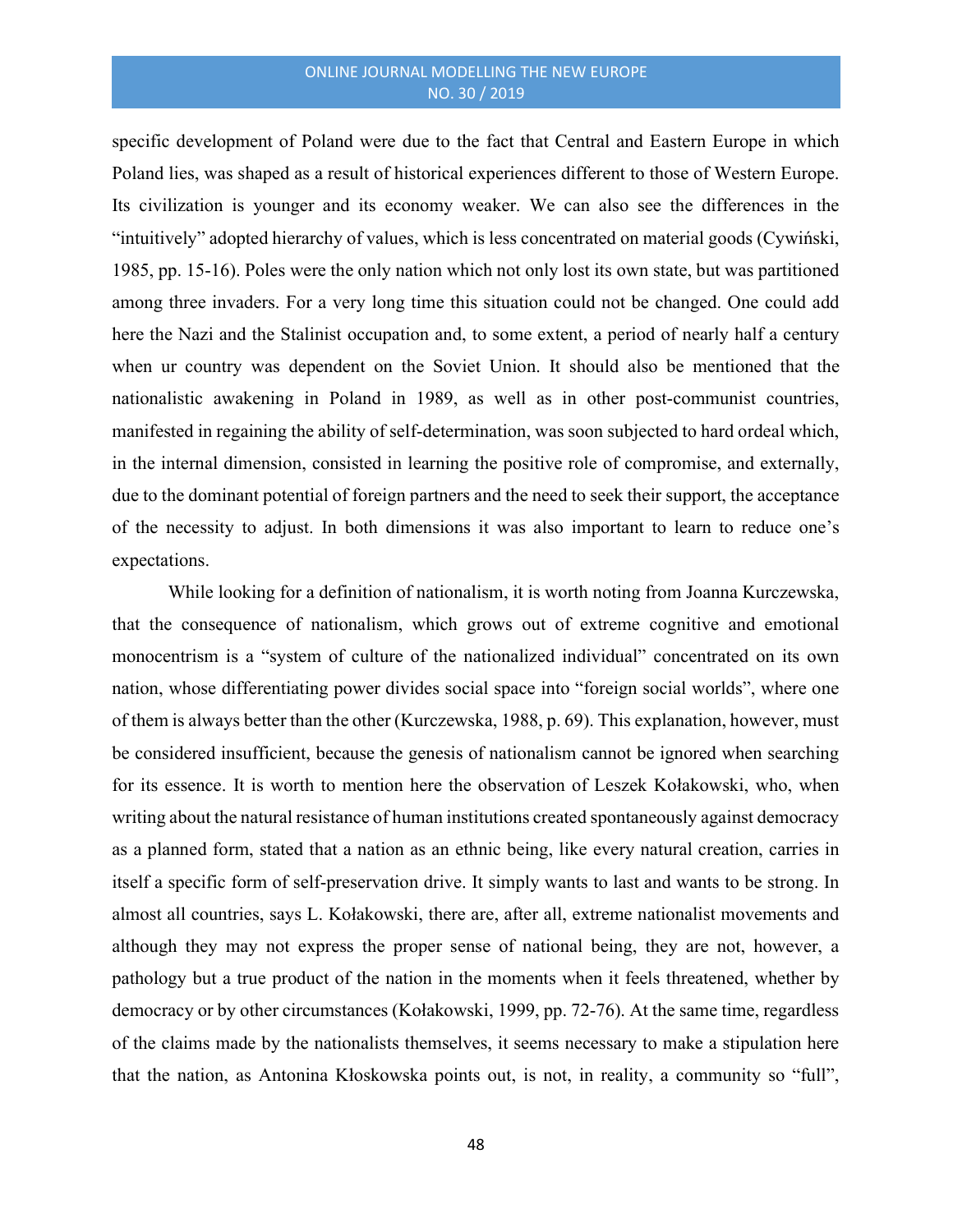"uniform" and "continuous" (Kłoskowska, 1997, p. 73). Besides, national awareness is always a function of confrontation with some different awareness (Kwaśniewski, 1996, p. 76).

# The crisis of modern liberal democracy in the face of nationalism and political liberalism

A citizen in the modern liberal democratic state does not, in principle, co-create the public space. He neither concludes the agreement, nor renegotiates the contract. He seems to be forced into a system that surrounds him with not necessarily understandable orders and prohibitions, but requires his obedience. Therefore, it can be assumed that liberal democracy is in crisis, but it can also be said quite legitimately that what sustains liberal democracy is paradoxically a lack of interest in it, on the part of the society and, ultimately, a rather passive submission to sometimes even unreasonable rules. Societies do not show any particular concern for this system, and yet, as if in spite of these tendencies, liberal democracy continues to exist for the time being. Quite contrary to the fundamental assumption that in a democracy the collective order is created by all those, who at the same time are submitted to it (Kelsen, 1936, pp. 20-21), and therefore the most important part of a democratic political system does not fall within the constitution, but is located in experience and the notions resulting from it (Wasiutyński, 1986, p. 54). Democracy, writes T. Żyro, like no other political system, testifies to ideocracy, i.e. to the unprecedented reign of ideas in the public discourse (Żyro, 2004, p. 205). However, if democracy has to irrevocably fail in the absence of such a suitable environment (Baszkiewicz, 2002, p. 276), then perhaps the system which we live in, is only mistakenly described as a liberal democracy?

Starting from the formal and informal dimensions of democracy, it must be assumed that the first level is sufficient for the system to last, although it is highly questionable, whether it is still justified to call it a liberal democracy. If this is the case, the citizens must have a guaranteed possibility of choice, but they must also have the capacity to make choices. This ability, which is expressed in knowledge, is essential for exercising control. So, whoever wants to be left alone and not to be tormented by politics, this way puts his will in the hands of others (Crick, 2004, p. 20). Yet, in spite of this, it turns out that in the modern democracy subjective relations occur only, as Adam Karpiński believes, on a formal and logical level. Perhaps liberal democracy is necessarily formal and, thus, limited to one side of social life, because the other side of social life escapes the framework of formal order (Karpiński, 2001, p. 245). Such a diagnosis seems quite probable, if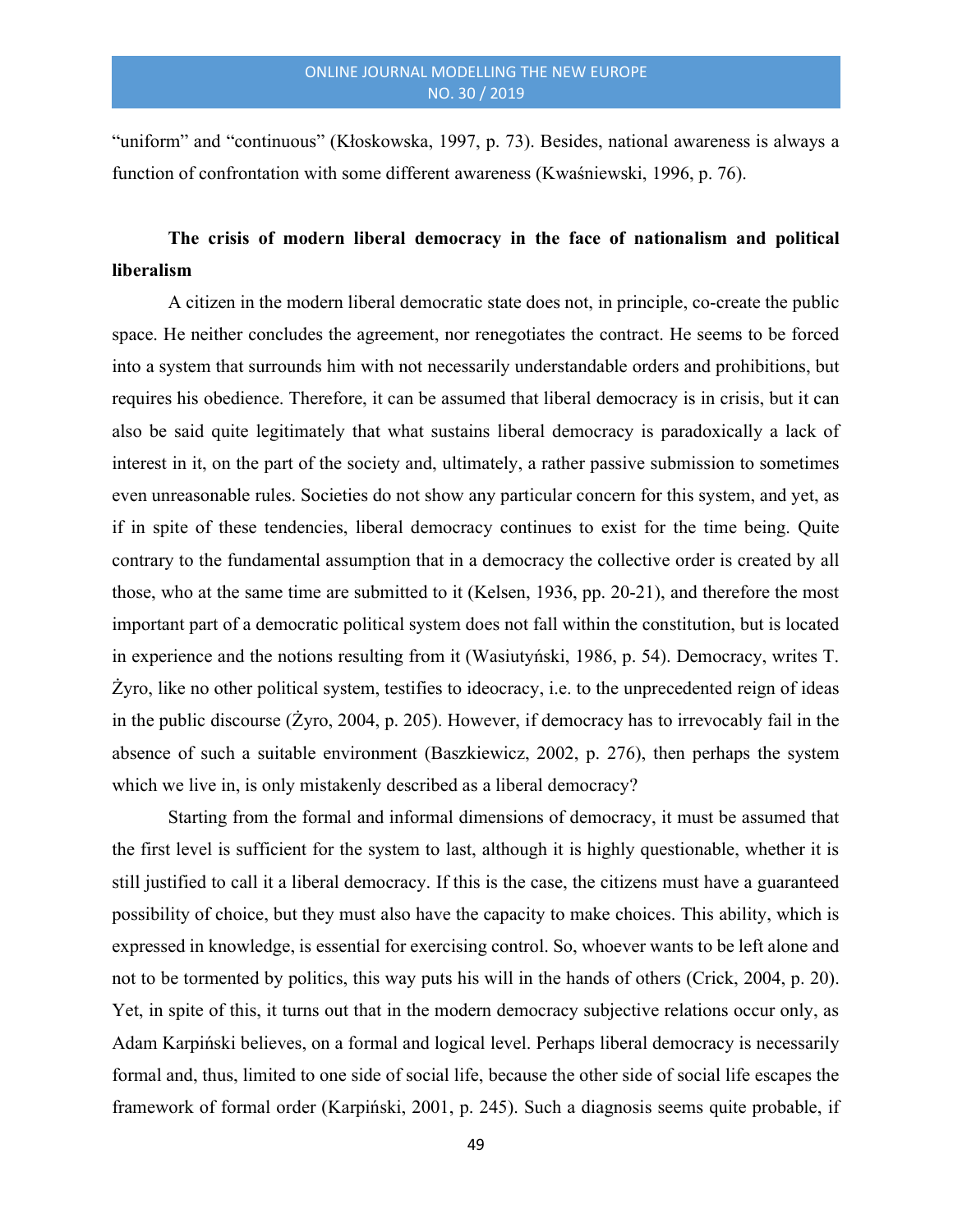one adopts A. Karpiński's argument that in the consumer society, the human spirit is "seduced" by biologicality, and in fact by the owners of the capital (Karpiński, 2001, p. 247). In Poland, for example, the structure of a system which is under development, the structure resulting from certain circumstances, turned out to be quite sufficient in the dimension necessary for its endurance. At the same time, however, it is worth noting that it was the reception of liberal ideas in Poland after 1989, that constituted in the past and still constitutes an extremely important factor in the development of democratic awareness. And it happened despite the fact, that liberalism was treated "selectively" and "instrumentally" in Poland. (Krasnodębski, 2003, p. 273).

Looking for an answer to the question about the relationality of nationalism and liberal democracy (or, in fact, looking for the roots of tension between them), one could say that the matter is quite obvious and the opposition of these two projects is inevitable. Since nationalism manifests concern for the collective; not every collective, however, but only for this particular national collective, while liberalism defends individuals against the pressure from not only all collectives, but also from other individuals, from the perspective of liberal democracy, nationalism must simply be considered a threat to equality and, as a consequence, to the freedom of individuals. Adoption of this approach is usually facilitated by those who consider themselves nationalists, without hiding the fact that they reject liberal democracy (although not necessarily all those who are referred to as nationalists).

Nationalists, however, do not seem to notice that liberal democracy does not necessarily have to be just what they are currently observing and what they often, quite rightly so, do not particularly like. Their counter-project, through a rather strongly articulated argument about the need to reject liberal democracy, seems to be its opposite and, as a result, a threat to the values to which the general public is rather accustomed (which will be discussed further). Although this does not mean at all that the general public is aware of their functions and, above all, that these values require constant efforts to uphold and confirm their relevance (validity). However, this is not at all an accusation against the abovementioned general public. If anything, one could say that we have to live in the conditions that make it quite difficult to care for our own consciousness perceived as the independence of courts, because, as T. Żyro writes, in the situation of "a deep atomisation of potential voters, due to torn or even broken civil bonds, the voter is dependent on manipulation and psychomanipulation provided by the instruments of political marketing". In addition, this atomized citizen is subject to "a pressure from an organized electoral machine which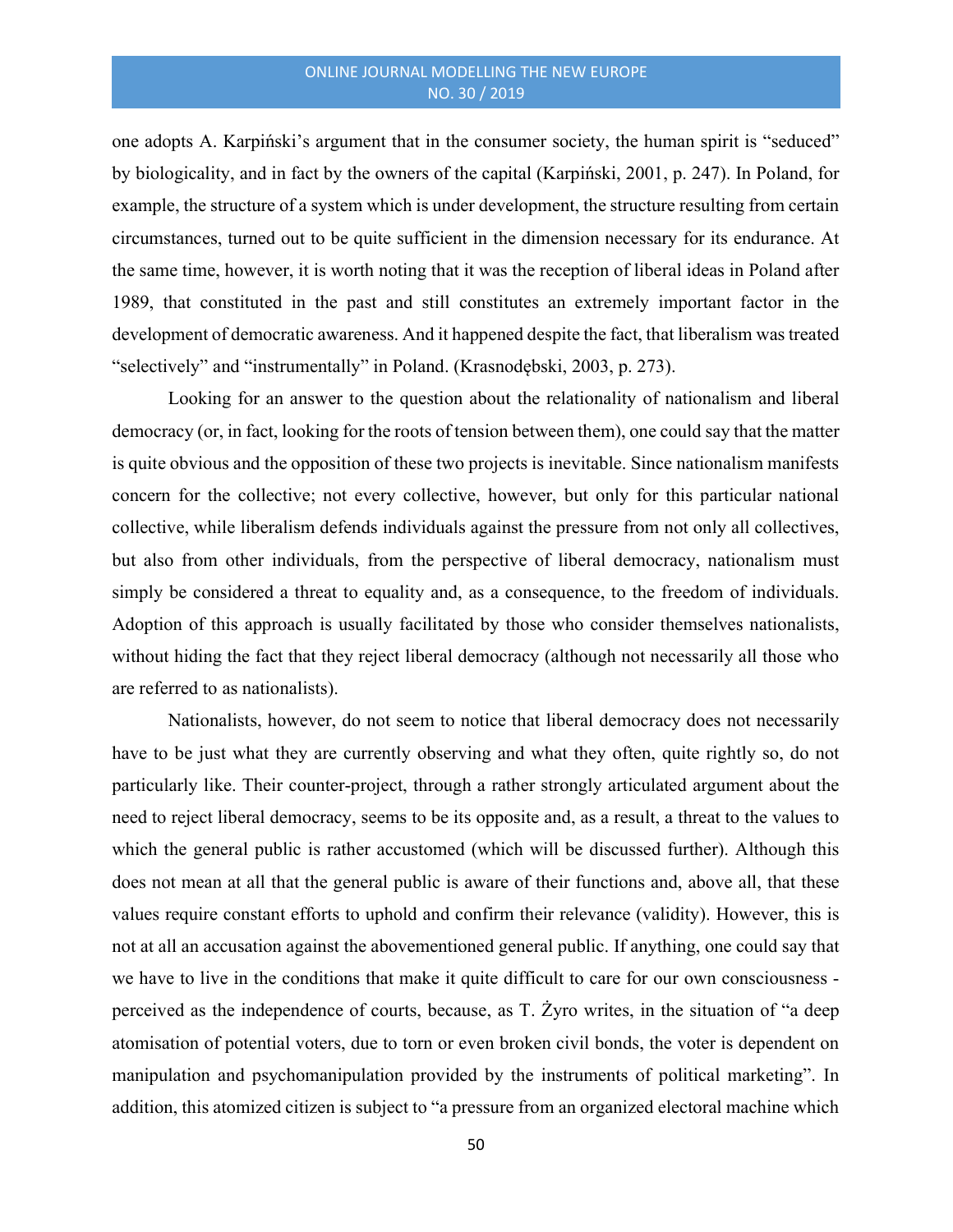political parties nowadays are" (Żyro, 2013, p. 79). Finally, as Stanisław Filipowicz observes, the dominance of television, signalling the return of the "pictographic script" makes the word redundant. The media are an "anthropogenic" tool, which is a tool of authority, where everything that is presented becomes true (Filipowicz, 2011, pp. 172-174).

Moreover, it should also be pointed out that the reception of nationalists' arguments is also not facilitated by the fact that they usually make it quite clear to the opposing side of the discussion that only they are right, and this at the least hinders the discussion, if it does not end it altogether. While political liberals are also not free from this "sin", their situation is easier, because their conviction of their own exclusive righteousness, perceived as a kind of monopoly, is hidden behind the slogans on defending the individual, i.e. in principle, everyone (maybe with the exception of nationalists?). Therefore, liberals are sometimes also susceptible to exclusion, they reject those "maladapted" in their opinion, and do not even allow them the possibility to undergo a kind of "reeducation". Proponents and defenders of liberal democracy seem to live in fear of nationalists. These defenders, however, are not necessarily pure liberals. In this context, it is worth mentioning a category of Polish left-wing liberalism used by Zdzisław Krasnodębski (Krasnodębski, 2003, p. 273). In any case, this fear is sometimes felt so strongly, that they remove the word nation from the public debate, and label anyone who carelessly uses it, a nationalist. As it seems, in the opinion of political liberals, it is already dangerous that nationalism considers the nation to be of paramount value, and not every nation at that, because nationalists are concerned only with their own nation and not with others. Nationalism, with its proclivity for a dichotomous perception of the world, is therefore, in their opinion, a source of creation and exacerbation of divisions. They, therefore, consider it to be the opposite of peaceful coexistence. It seems, however, that such an approach is not entirely legitimate. If we take into account that in the history of mankind peace has been a rarity, if such peaceful moments may be indicated at all. It can be assumed that nationalism can, in certain situations, hinder peaceful coexistence at most, however, it must also be noted that peaceful coexistence of societies is more of a dream than a reality (and finally, nationalism is not as much the source of conflicts, as is often their tool).

Following this lead, it should be noted that nationalism seems to have two essential demands. The first demand is absolute loyalty from the group, and the second is the duty to maintain cultural specificity. Based on the anti-nationalist discourse, one would have to acknowledge the advantage of liberalism, which results from its openness. However, the point is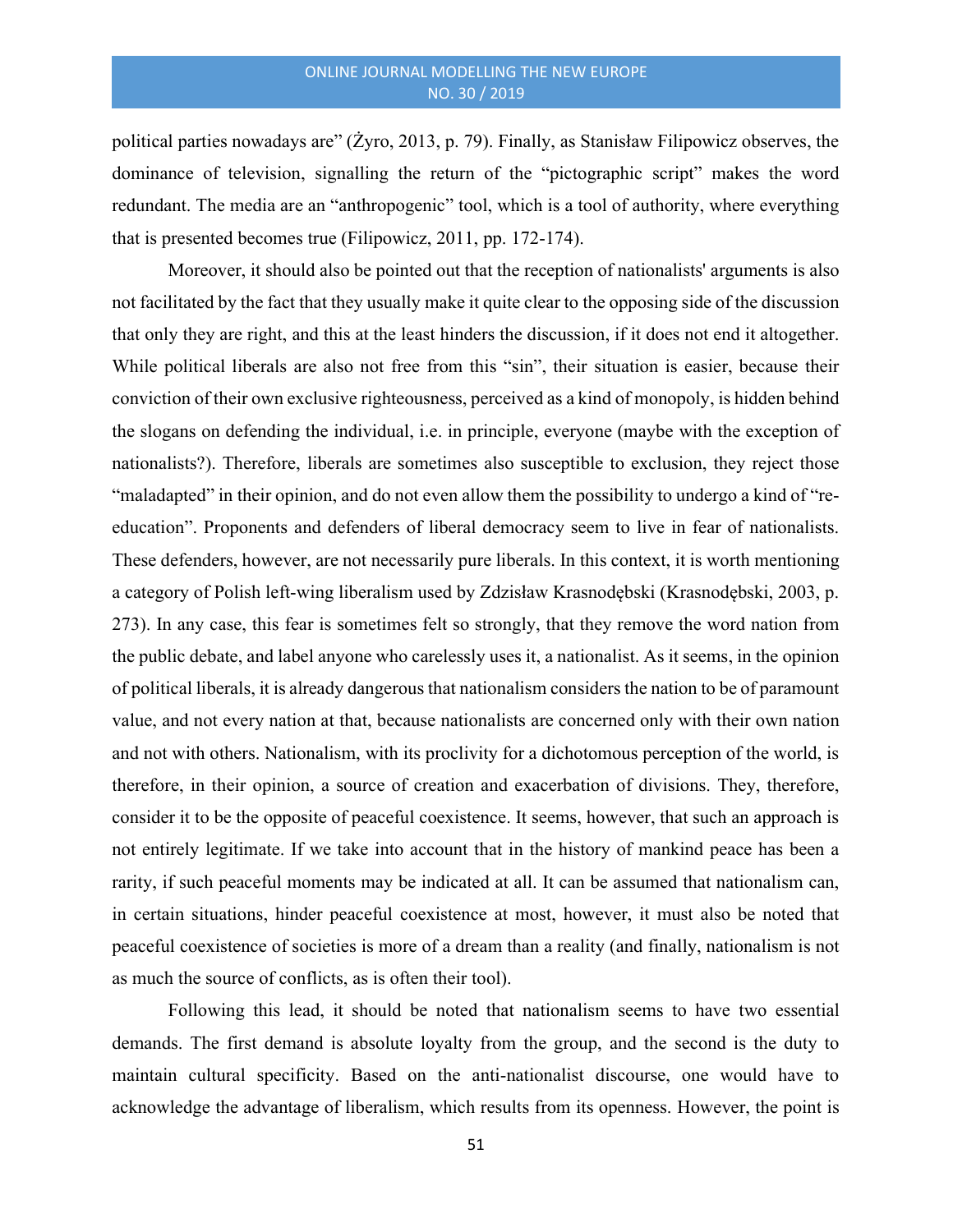that these two features apply also to the description of liberalism and it is not only because of their rather general character. While, as J. Gray noted, liberalism, whose aims are tolerance and pluralism in relation to the behaviour of individuals, in the sphere of its political demands is, however, an expression of intolerance. This is because it rejects the argument that various forms of government can, each in its own way, contribute to the achievement of genuine human wellbeing. Liberalism, according to J. Gray, rejected this argument because it undermined its claims as a political religion to a universal rule (and therefore the claims, which show the structural similarity of liberalism to evangelizing Christianity) (Gray, 2001b, p. 5).

Difficulties with the reception of nationalist thought from the standpoint of liberal democracy may also be considered a consequence of the progressive atomisation of society. The same point of reference may also be successfully used to explain nationalism's dislike for liberalism. However, it seems that this process of atomisation is rather inevitable. It is worth to recall in this context the opinion of P. Kaczorowski, who noted that the idea of democracy as a community, functions only in relation to its initial period. It comes from the uniqueness of the moment, in which the "universal sense of participation" is a consequence of the "revolutionary activity" that is necessary at a given moment. It is short-lived, however, because very quickly this goal of connecting "all" ceases to be visible and in its stead, conflicts of interest appear. This "new world" quite quickly "stops being a community of all and disintegrates into at least many different, particular communities", which, in turn, makes cooperation incomprehensible, and in many cases impossible, for people (Kaczorowski, 1998, pp. 11-12). It is a process of disintegration of community egoism into individual egoisms. Anyway, the requirement of social unity is generally quite problematic when faced with significant social diversity.

Another problem is related to the origin of nation states. As Marcin Król points out, they would not have arisen without the existence of "external pressure". However, if the origin of the nation state is not positive, but has a negative and reactive character, from the perspective of liberal democracy, the nation state can be "neither a particularly civilized, nor valuable creation". Nevertheless, it remains a fact (Król, 2004, p. 17). This is where the aforementioned tension appears. Nationalism, which means that certain groups of people may be required to have a sense of solidarity with regard to other groups (Weber, 2002, p. 667), leads directly to the recognition of "predominance" or at least "nonreplaceability" of cultural goods, which can only be preserved and developed by "cultivating its specificity". (Weber, 2002, p. 670). Meanwhile, the attention of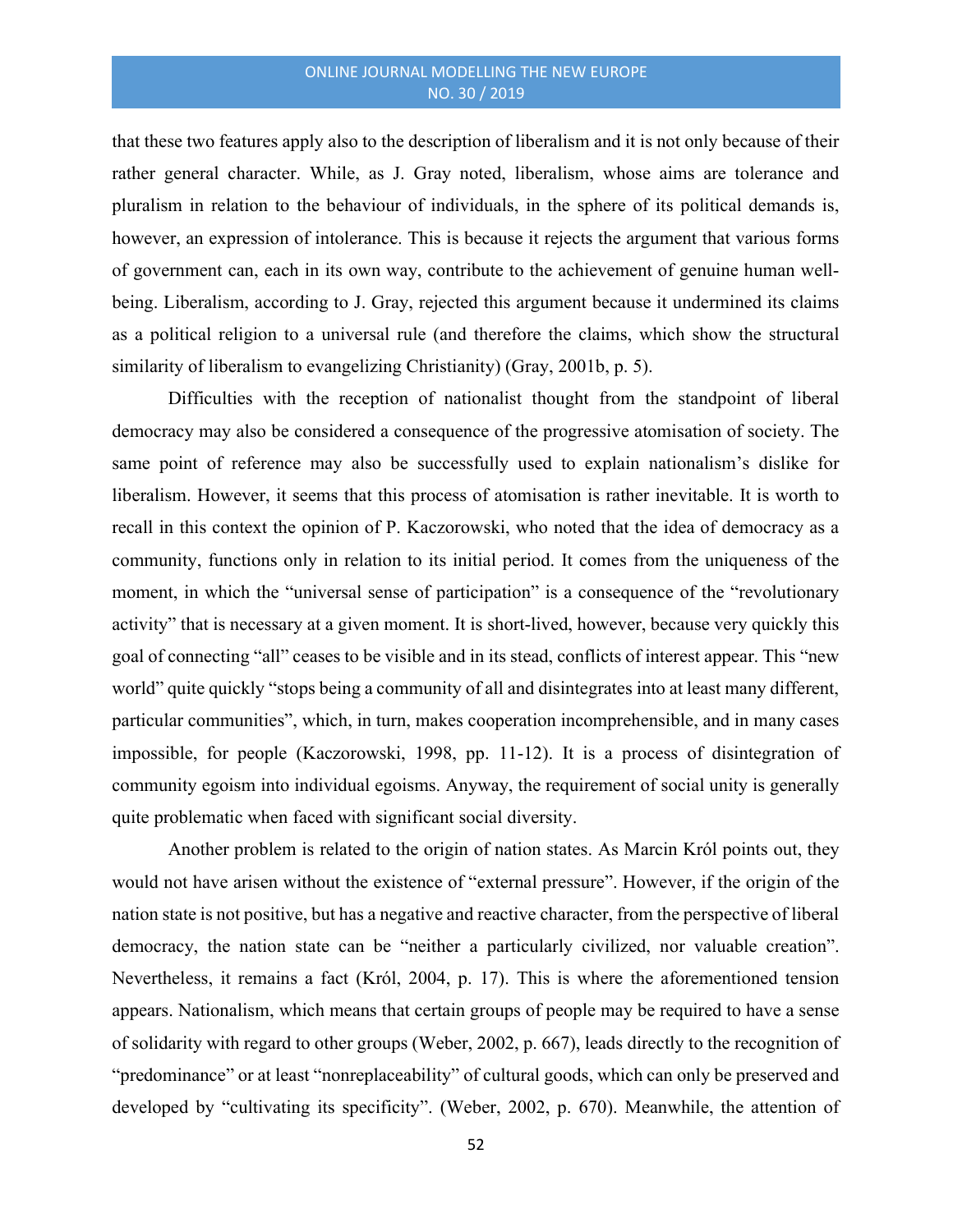atomized individuals in today's liberal democracy is directed primarily at consumption (although this does not seem to be a consequence of the pressure of political liberalism on these individuals, in the least), because it gives them the opportunity for fulfilment. Probably even when it remains only a desire, something unattainable. In the face of this preference, all other problems seem to be of little importance to these individuals. However, this should not prompt anyone to form a rather naïve demand, that it ought to be different. Consumption simply confirms the status of individuals, it is a motivator and often constitutes the meaning of their actions, and this is not likely to change. To put it a bit differently; the majority of the society is willing to deal with the dilemmas that everyday life brings them first, instead of debating political ideas which, in the face of everyday problems, must seem simply unimportant to them. One can simply say that the particular is always more important.

However, as José Ortega y Gasset writes, one may recall here the image of the mass-man described by him and list two of his traits: 1) uninhibited expansion of life's demands and needs in relation to oneself and 2) a strong lack of gratitude to those who made this comfortable life possible (Gasset, 2002, p. 60). Regardless of the adopted interpretation, the point is that firstly (even if it sounds grandiose), human life is not locked in the circle of consumption and possession, which quite strongly overshadow other fundamental, though immaterial aspects of human existence, including the presence of the community element, and what is more, are conditioned by them. Unfortunately, this veil is sometimes so tightly drawn that an individual may not even be aware of its existence. Secondly, the inability to satisfy the desires associated with material goods only exacerbates disintegration, and the atomized citizen easily succumbs to various pressures, including those of the state machinery. Perhaps it is precisely, as Piotr Nowak points out, that the modern state "penetrates the life of individuals, permeates them, controls and regulates", directing inward its political activity, consisting in the ability to distinguish the enemy from a friend (Nowak, 2008, p. 182). Therefore, is this one of the mechanisms that sustains the system called liberal democracy? Especially when one takes into account that the common good is more and more often a notion poorly adapted to reality, because, as Maria Jarosz observes, an extremely partydependent and ineffective state is more of an arena for conflicting group interests than for common interests and values (Jarosz, 2004, p. 23). The described situation can be explained as an outcome of the expansion of economic liberalism, which led to the marginalization of its political foundations. These two separate directions, as it might have seemed, at least up to a certain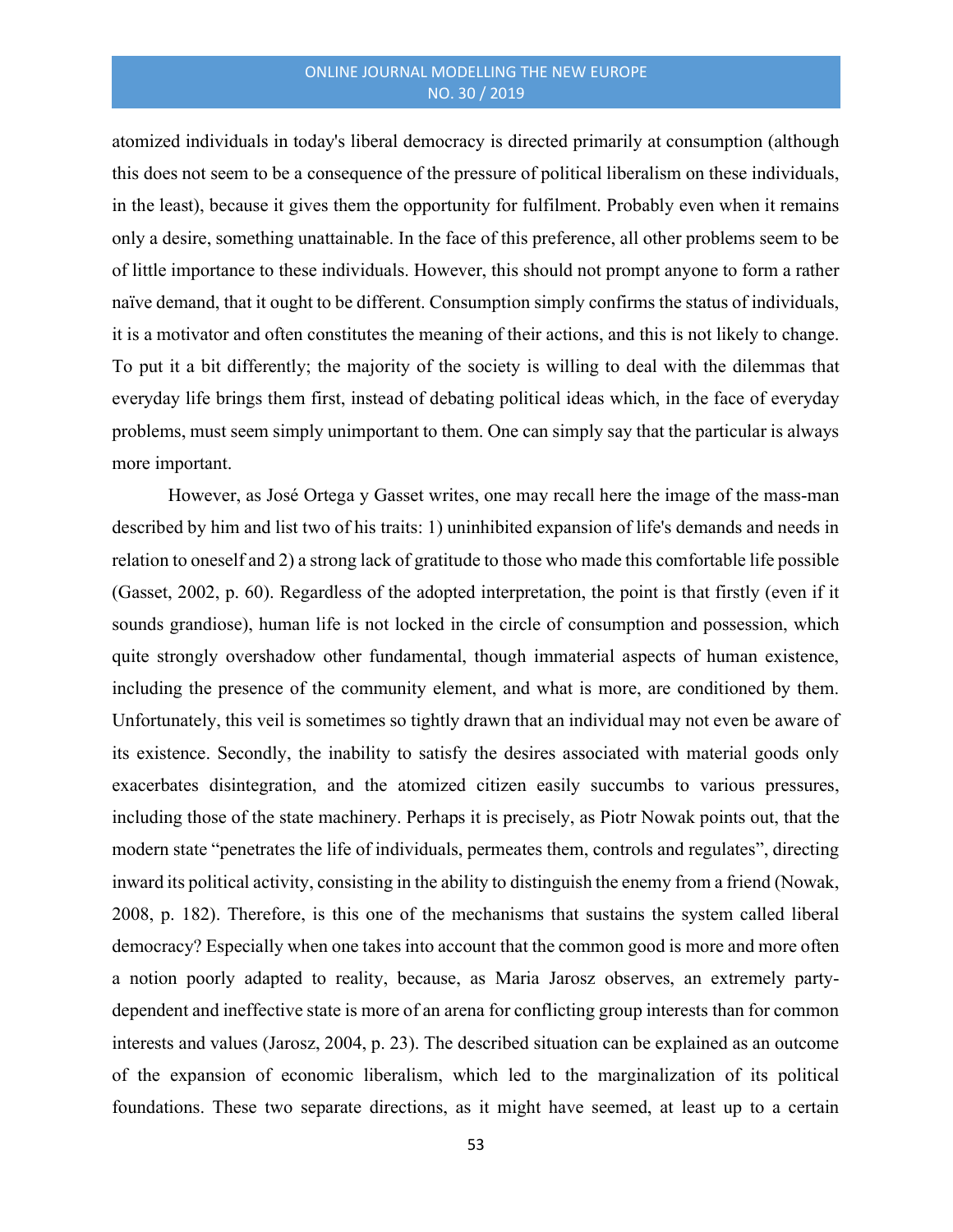moment, merged or, to be precise, the latter was incorporated by the former. Moreover, they were strengthened by the dynamics of globalization processes, which led to the shaping of political relations based only and exclusively on effective dominance of the political sphere (Laska, 2006, p.8). To put it simply, transformation "omitted" the sphere of political awareness. As a result, not many people know what liberalism, the foundation of the new system, is (Olszewska-Dyoniziak, 2003, p. 96).

Even if the foregoing was untrue, the weakness of liberal democracy seems to include the very conviction that it is the best solution for the society. This criticism is by no means intended to undermine the validity of this statement, but only to show its weak point. If a value becomes so obvious that it is trivial, the drive to care for it disappears fairly quickly (J. S. Mill, 2002, p. 68). Then the imperative to constantly strive for such a value, to nurture it, usually disappears.

#### The coherence conditions of the nationalist counter-project and its limitations

If one assumes that nationalism is, generally speaking, an expression of dissatisfaction with the current political situation and the condition of society in such a system, it is worth noting that the propagation of nationalistic views requires from individuals a certain mobilisation, expressed through the possibility and ability to formulate assessments and the capacity for making choices, and thus also the rejection of certain values and (excluding pure negation) proposing other ones, considered to be better, instead. In order for such a critical reflection to emerge, there is undoubtedly a need for sensitivity, intellectual activity, reflection, critical thinking or at least a simple objection. After all, acceptance, or involuntary acceptance, has consequences for the individual, but it does not exert systemic pressure on the individual, because they are not treated by the system as dysfunctions.

The presence of the nationalistic paradigm in the public discourse is worth treating, most of all, as a voice in the dispute concerning the subjectivity and the obligations of an individual, society and state resulting from a particular concept. This might be a destructive force, but we cannot help noticing that this situation, in some aspects, seems quite beneficial for democracy itself. Although the dispute concerning fundamental issues puts axioms at risk, the ideas may have a new life through the necessity of confrontation. In the presence of a dispute, the depressing monotony may disappear, the monotony expressed in thoughtless reproduction of norms, which shows the taming of the will rather than its conscious activity. Questions may arise in return.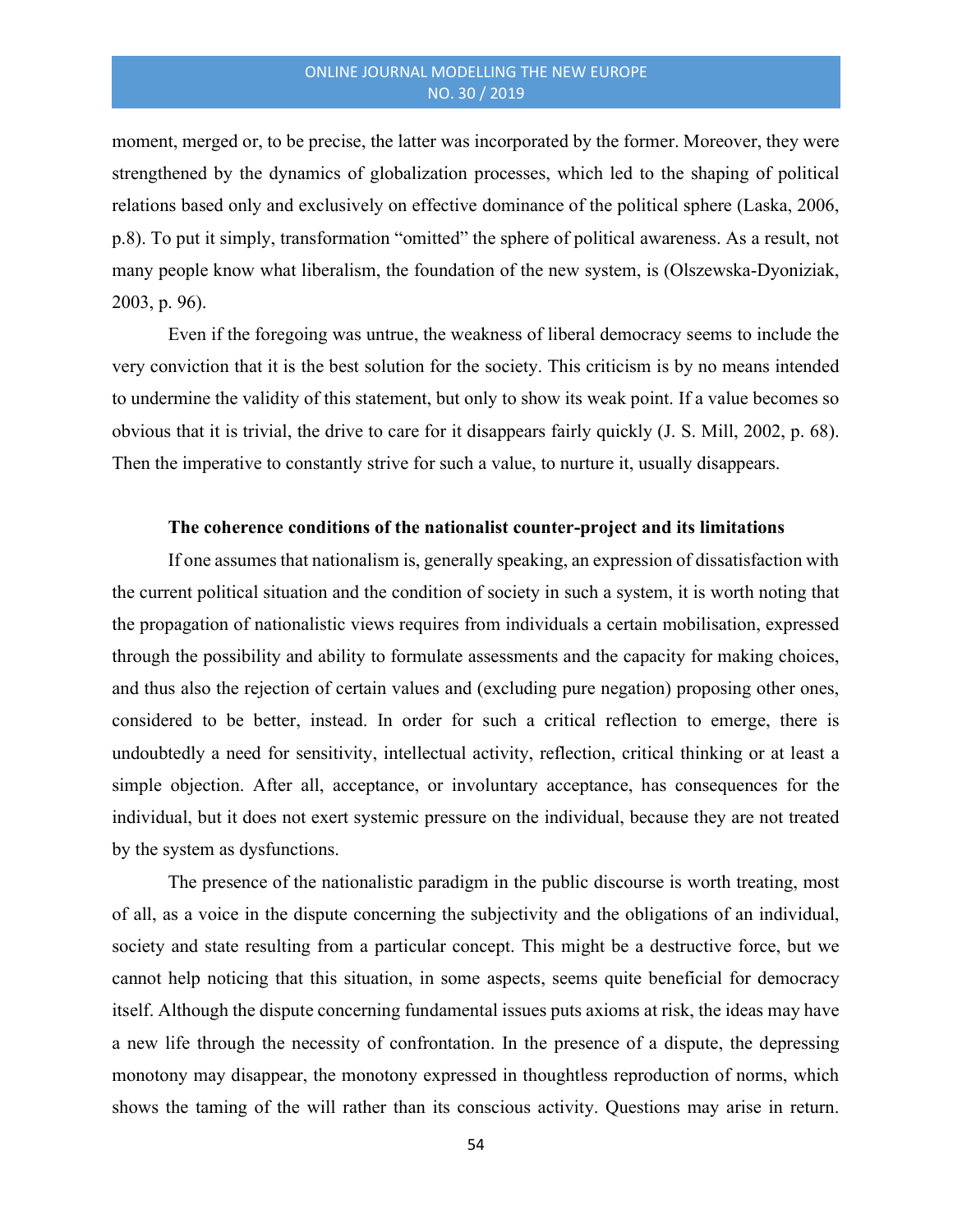Obviously, the situation may sometimes become uncontrollable, as sometimes the destruction in certain circumstances may turn out to be the simplest road and the simplest goal. Especially, as responsibility is in deficit, when the participants of the dispute are ready to lead it on various levels, having forgotten to define first what needs particular protection and what is the goal of their endeavors.

It is quite difficult for the nationalist discourse to break through as a sensible project into the public space. This is not only due to liberal criticism, or the criticism stemming from the freedom-related liberal foundations of a democratic state. The problem with nationalism is that nationalists themselves often consider members of their society to be quite "unruly". However, this dominant view that nationalism should only be seen as a threat to liberal democracy, effectively draws people's attention away from its structural problems and actual threats, which nationalism and nationalists are unlikely to be the source of.

M. Król points it out in his writing, that the persisting "anti-nationalistic nature of political correctness" leads to the fact that "the true face of possible contemporary nationalism, which develops freely and enjoys power, is simply unknown to us" (Król, 2004, pp. 56-57). In Poland, nationalism has not yet had the opportunity to materialise its ideas, although it should be added that nationalism has nowadays become more visible (manifested) in the public space.

In order to determine the conditions of coherence of the nationalist counter-project and its limitations, it is worth to refer to the ideas of R. Dmowski and to discuss the elements related to the analyzed issue. R. Dmowski described the national interest as a moral relationship with the nation, independent of the individual's will (Dmowski, 1907, pp. 235). At the same pointing out that a given nation, in order to become a nation, first had to have a state, because a state by its very existence produces a nation (Dmowski, 1907, p. 250). Thus, if the nation did not break the moral connection with the state tradition, if it did not lose its national interest, it would not lose both the conscious and, as it were, intuitive (spontaneous) aspiration to regain its politically independent being (Dmowski, 1907, p. 251). According to R. Dmowski, in a certain sphere of actions, an individual connected through past generations to its nation, has no free will, but must obey the collective will of the nation, i.e. the will of all of its past generations, understood as inherited, relatively stable instincts (Dmowski, 1907, pp. 235-236). This moral sanction, i.e. national ethics, as he wrote, determines the direction and scope of conduct in national matters (Dmowski, 1907, p. 237). However, R. Dmowski did not really mean the far-reaching limitations of the individual.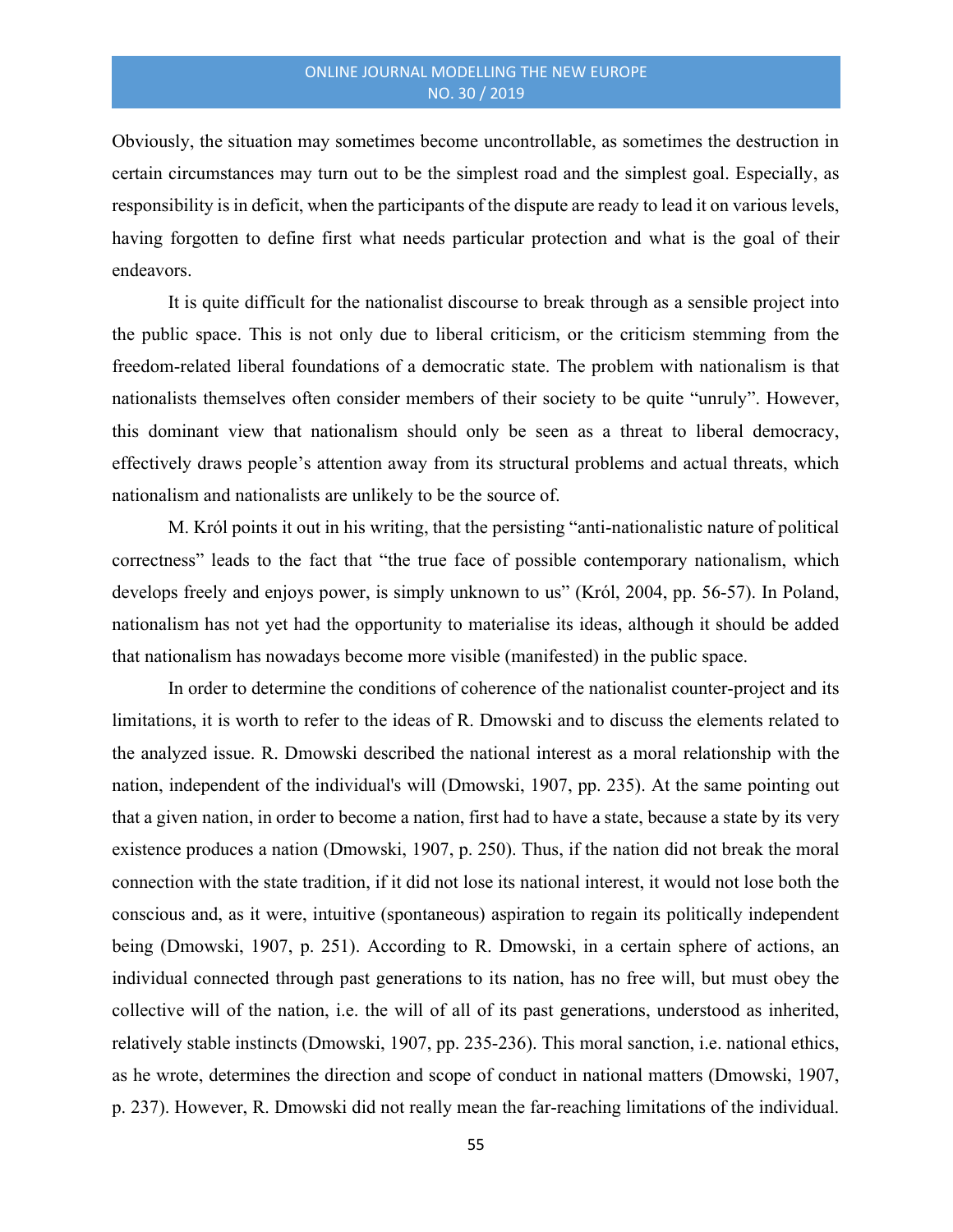As it seems, he only assumed that the social being was based on a fairly rational reflection, arising in the process of participation, that individuals, in order to maintain its duration, should sacrifice a part of their personal interests (Dmowski, 1907, p. 175). At the same time, as a negative example, he pointed to politically passive societies, which usually leave it to a small handful of people to direct the fate of the country, and then they blame them for failures (Dmowski, 1907, p. 197). At the same time, however, he stipulated that it was not a matter of every citizen being a politician (Dmowski, 1907, p. 220). By this civic duty he understood primarily, that citizens should be in tune with the condition and the elementary needs of the country (Dmowski, 1907, p. 220).

While comparing the nations of Western Europe with the Polish nation, he noticed that both the spiritual resources (that instinct), as well as the material resources of the Polish nation inherited from previous generations, due to the fact that the Poles are a younger nation, which lags behind civilization-wise, are much more modest (Dmowski, 1936, p. 31). Therefore, he probably did not attribute the ability to properly recognize the national interest to all members of the Polish nation, recognizing that national ethics also allows us to oppose the contemporary generation, if this generation fails to perform the national duties. It also allows us to destroy the prosperity, peace and happiness of the present generation in certain situations, where sacrificing them is necessary to maintain the continuity of the national being. He also pointed out, that this ethic does not oblige us to think in the same way as our ancestors did, but to think and act as it is necessary in the given conditions for the preservation and development of the national being (Dmowski, 1907, p. 237; 1925, p. 10). Admittedly, one may assume that in the times when R. Dmowski formed his thoughts, under a foreign yoke, it was much more difficult to "become a nation" and the sense of responsibility for Poland was often "extinguished" (Konopczyński, 1989, p. 19). However, there is no doubt that the national interest, within the meaning which R. Dmowski ascribed to it, is not tantamount to a consent to what the majority currently thinks about it (Walicki, 2000, p. 263).

It should also be pointed out, that democracy as the National Democrats understood it, did not mean striving for formal equality among atomized individuals, but was first and foremost a tool, whose function was to sensitize individuals to the problems of the nation and their citizenship (Grott, 2004, p. 426). The disappearance of national loyalty, as W. Wasiutyński argues, leads to the annihilation of the nation. In the situation of a conflict of loyalty, especially in the case of external oppression, a nation without national loyalty (if it is still possible to speak of a nation in such a case) becomes defenceless (cf. Wasiutyński, 1961, p. 25). R. Dmowski wrote that in such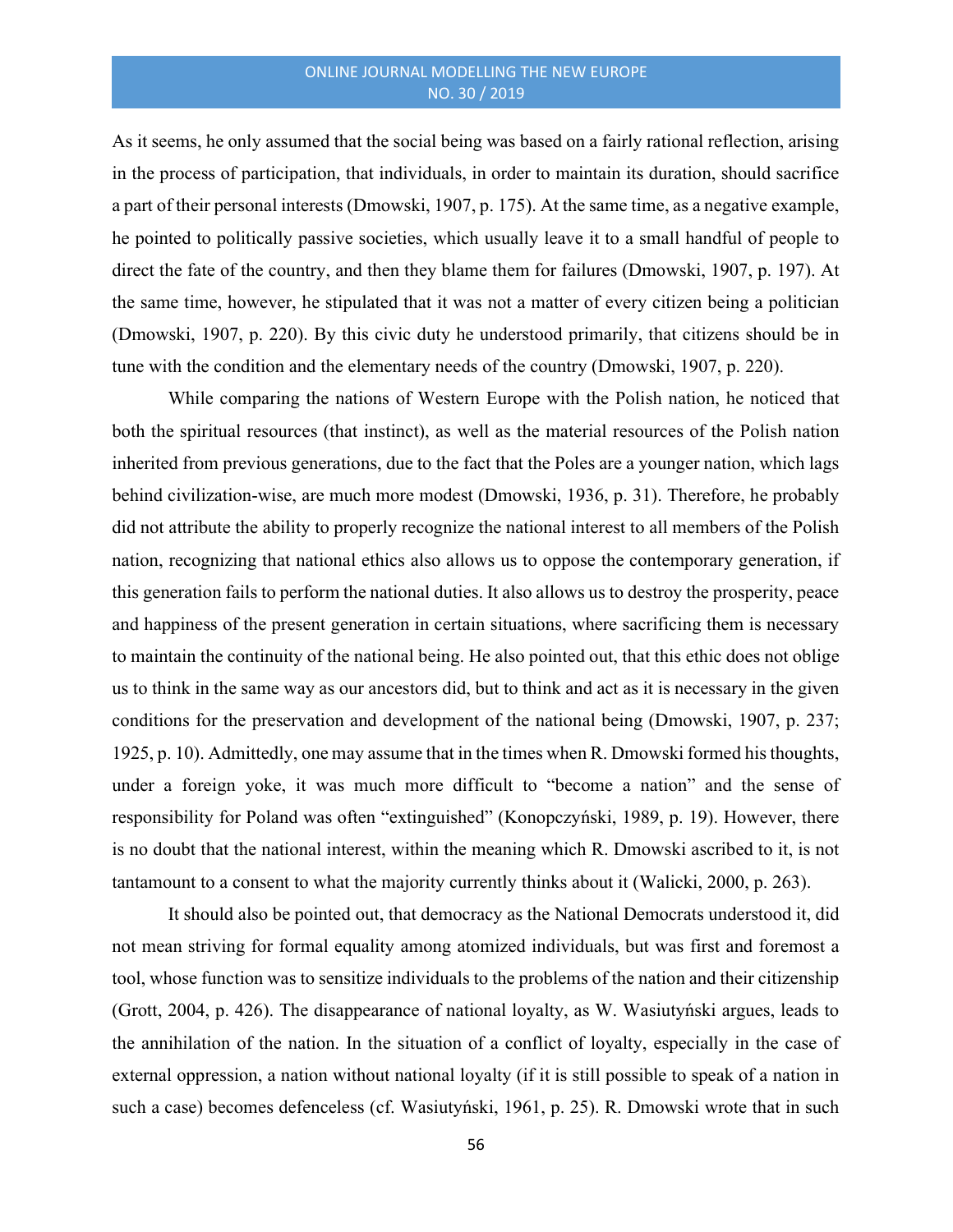a situation, human communities become inert, anarchic masses, which are no longer bound by a moral coercion, but by a physical one (Dmowski, 1907, p. 241).

It is worth mentioning here the specific origin of nation states, which would probably not have emerged if there had not been an external pressure (Król, 2004, p. 17). It seems, therefore, that National Democracy, similarly to nationalists in other underdeveloped countries, was doomed to chauvinism, xenophobia and anti-Semitism. In M. Król's assessment, anti-Semitism, which could be regarded as an unnecessary addition to otherwise fairly reasonable nation-forming requirements, is not an unnecessary addition or a negative fantasy after all, because it "creates a form of expression and a type of social bond, absolutely necessary for the national project". When one wants to achieve transformations, one simply has to build from what is available. This is the structure of nationalist thinking, also of the contemporary kind, although today it is hidden behind the veil of political correctness (Król, 2004, pp. 31-32). However, it is worth to reiterate the concept of Bogumił Grott, that the concept of a nation state, i.e. a state of a given nation (the ruling nation), as opposed to a state of all citizens living within its borders, a concept with its own antidemocratic and anti-liberal "blade" is rather invisible today, but the focus of political discussion is shifted toward the fact of the existence of a nation (Grott, 2004, p. 435).

As J. Gray argues, there are no criteria of legitimacy of political systems, which would apply in all historical contexts. Although some forms of good and evil are typically human, the historical conditions which people live in are too complex and changeable to translate universal values into a universal theory of political legitimacy (Gray, 2001a, p. 171). J. Gray also points out that today's systems, which are considered legitimate, include: the rule of law, effective representative institutions, authorities removable by citizens without the need to resort to violence, the ability to satisfy the basic needs of all and the ability to protect minorities from discrimination, but be also recognizes that apart from fulfilling these conditions, they must also reflect the ways of their citizens' lives and their identities (Gray, 2001a, p. 171). May a nation "fetter" individuals, then? Undoubtedly, nationalism was a system of legitimate authority, which filled a certain void at a certain historical moment (Crick, 2004, p. 107). But why should people still think that, for example, an island, a plain or a valley should necessarily constitute a nation state (Crick, 2004, p. 109)? B. Crick does not contradict or deny such a sense of national belonging. However, he sees a danger in deriving the national feeling from objective and rational criteria. He does not reject it, as long as it is a matter of will and consciousness (Crick, 2004, p. 109) and as long as the national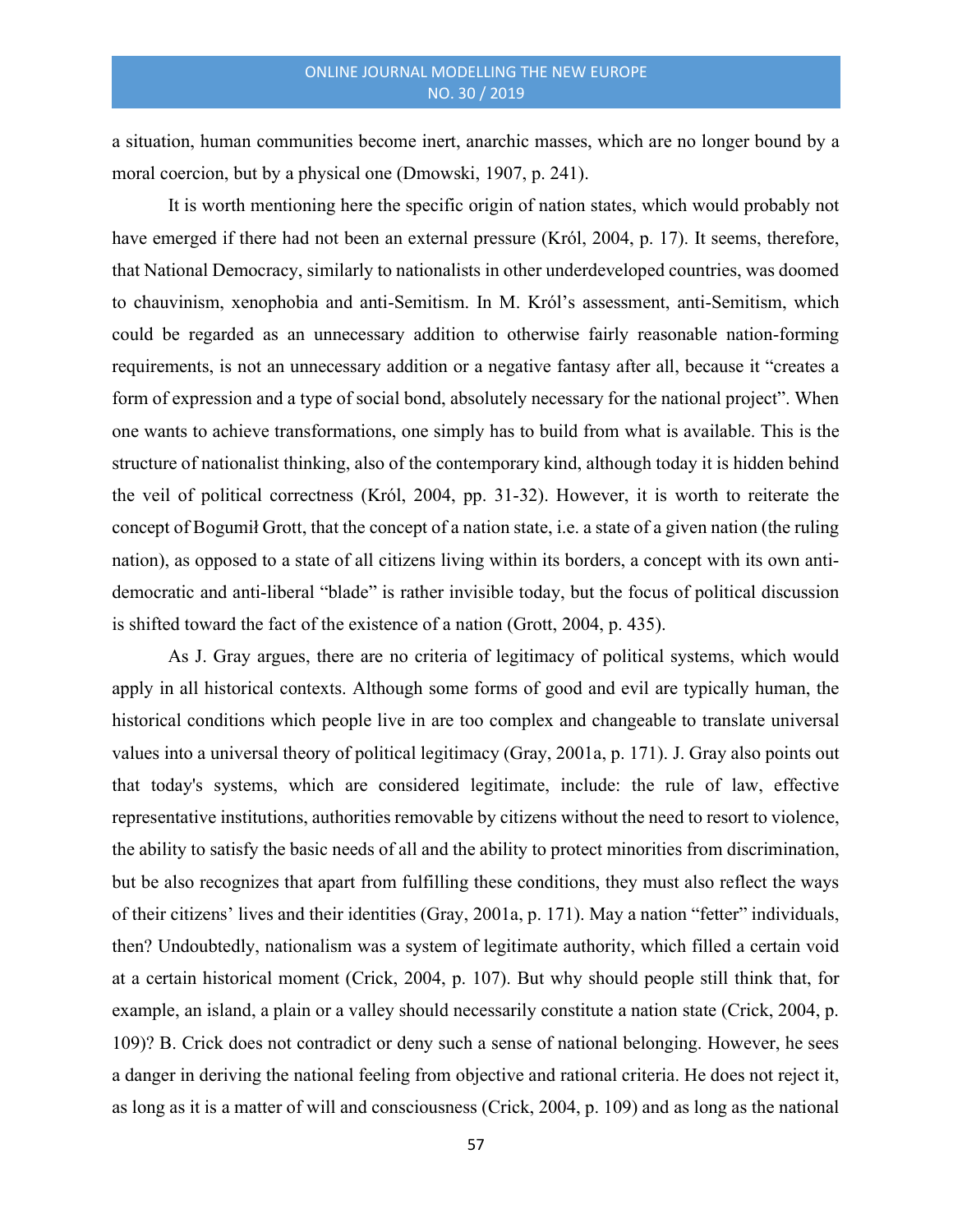feeling recognises the equality of the national freedom and political freedom (Crick, 2004, p. 122). and does not concern mainly nationalism.

Pluralism probably has its "limits", drawn each time by the tradition "shared" in a given society (Krasnodębski, 2003, p. 152). Whereas this problem did not exist in traditional societies, possessing the unchanged, fixed canon of values with the obligation to implement them without the need to justify them, as well as the sanctions included in mechanisms of socialization and social control, contemporary Western societies, characterized with wide social and cultural pluralism on all levels of life, this problem is becoming particularly noticeable (Budzyńska, 2008, pp. 36-37), since all attempts at shaping collective identity and awareness are often perceived as one of forms of oppression and compulsion.

#### **Conclusion**

The starting point for the analyses conducted in this article was the thesis that liberal democracy is in crisis. It should be pointed out that liberal democracy is a model solution. Its attractiveness is attributed to the extremely vast sphere of freedom offered to individuals or, to be more precise, to each of these individuals. As the author demonstrated, the essence of liberal democracy lies in the combination of the idea of equality and freedom, which consists in the statement that the requirement for freedom is equality in law. In the light of the conducted analyses it is worth considering, however, whether the above relationship has not been reversed, so that through freedom each individual gains the feeling of equality with other individuals. A small difference, it might seem, but is we assume that it is possible to direct effectively freedom of choice into some insignificant, façade areas, a serious problem emerges here. The belief in equality obtained in this way would probably turn out to be delusion. It should be observed here, however, that this issue was not analyzed in detail in this paper.

Another issue is the attachment of liberal democracy to formal rules. They help define its conformity – legal validity, but to a rather limited extent, since, as it seems, liberal democracy is pleased with the quantitative diagnosis rather that qualitative one. In this context the problem of election absenteeism of individuals was signaled.

The author also points at the marginalization of political liberalism to the advantage of economic liberalism. The symptoms of this preference were found in the atomization of the society, heightened, inter alia, by consumerism which for them is becoming the only – closed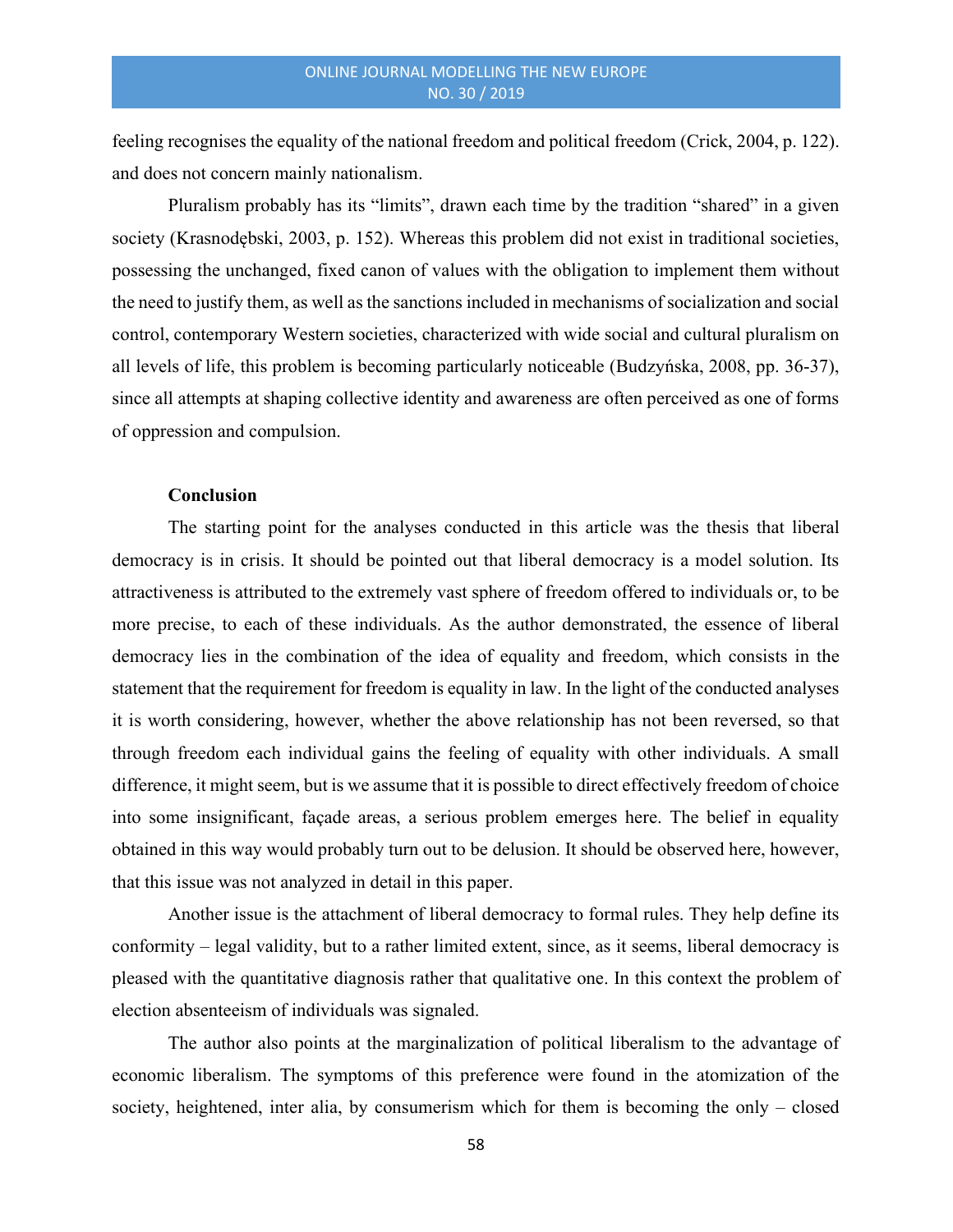world, which, in turn, leads to the withdrawal of individuals from the public sphere and their involuntary resignation from, for example, the controlling rights they have over the authority. The pessimistic vision of liberal democracy is completed with the description of the possibilities offered by the instruments possessed by those in power, who can model and control in an invisible way such "seduced" individuals. Nevertheless, liberal democracy as a social system still seems to have some attributes that make it incredibly attractive. The problem seems to lie in the lack of political insight shown by system members. The reduction of the political sphere in liberal democracy to the absolute minimum led to the situation in which it is considered unnecessary to prepare to participate in this system. Liberal democracy thus become exclusive but at the same time it eludes any form of control.

Perhaps, as Karl Raimund Popper noted, the issue of freedom carries with it a naive and, at the same time, dangerous belief that by removing all forms of oppression and all other obstacles, it must inevitably lead to an unrestricted rule of truth and law (Popper, 1997, p. 177).Perhaps this is why any counter-project to liberal democracy causes concerns and is presented as a threat to the freedom of individuals, even when the individuals living in a liberal democracy are experiencing significant deficits in the area of this freedom. It is worth noting at this point, that nationalism is not the only threat to the freedom of individuals, given that a liberal democratic state, which has a monopoly on coercion, forces citizens every day, often in a subtle, imperceptible way, to do many incomprehensible things, which even sensible people are ultimately willing to do. The threat to the apparently sanctioning power of rational and objective criteria, however, seems to be a much wider problem.

As far as the nationalist counter-project is concerned, it should be noticed, first of all, that it operates only on the level of ideas. As there is no practical experience in the implementation of these ideas, it can only remain a set of postulates. Therefore we cannot answer whether and how they would work in practice and what evolution they would undergo. The comparison between the nationalist concept and the liberal democracy practice is impossible due to this incompatibility of levels. While the liberal democracy practice seems, out of its certain helplessness, to tolerate civic unpreparedness and passivity, it should be noticed that in the model concept, civic awareness in liberal democracy is presented as the foundation of individuals' security. As for nationalism, it rejects the policy of passivity, but this does not mean that nationalism prefers free, unhindered will. It is an individual's obligation to obey the collective will of the nation (specific loyalty), while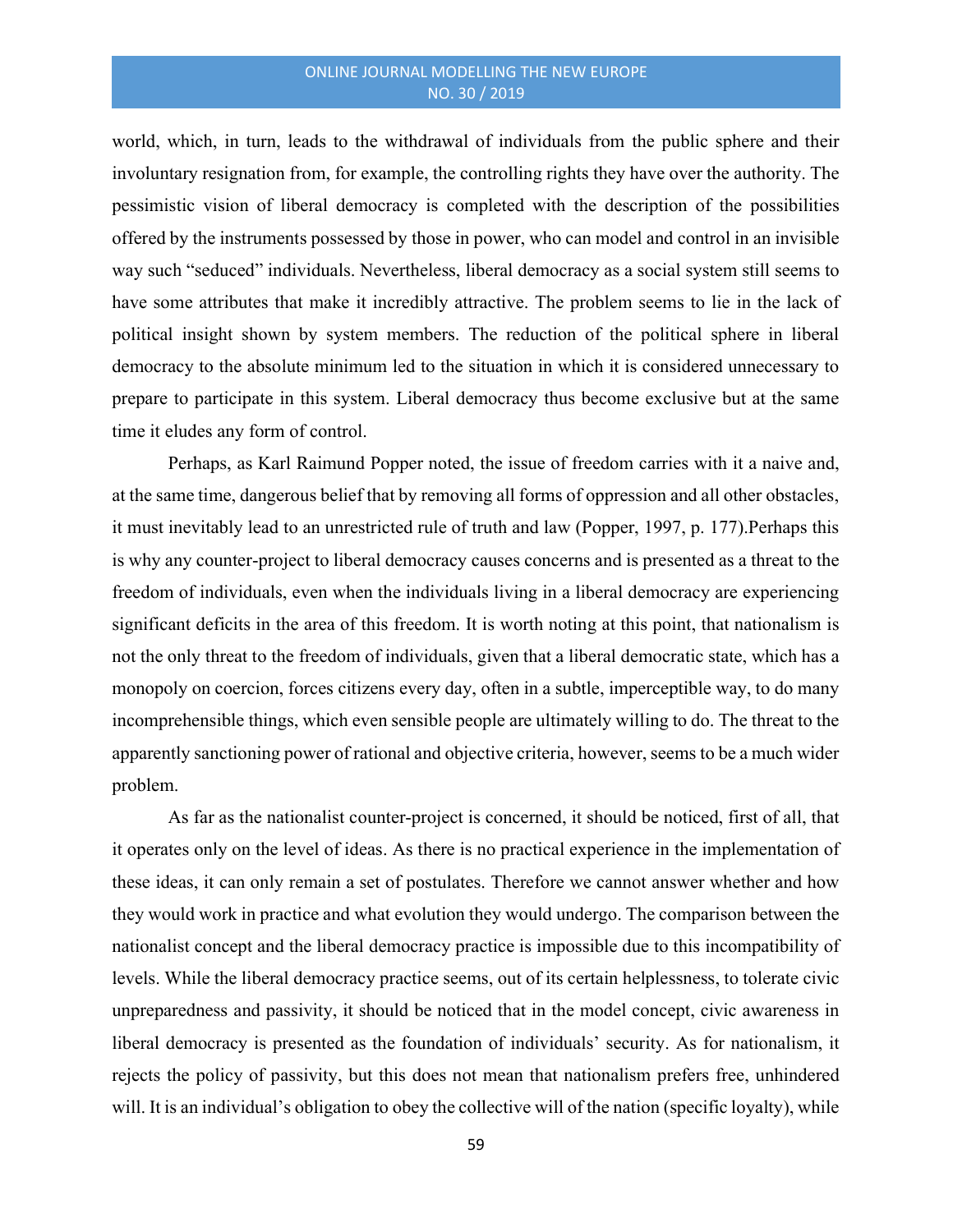the category of collective will of the nation or national interest does not belong to democratic standards as it is not determined by the majority. In nationalism, the tendency to exclude is manifested through such preference for unity. Thus specific citizenship from the nationalist point of view, taking into account the fact that the state generates the nation, would have to lead towards reduction of pluralism in the society.

Nationalism, as indicated above, is only one of many proposals for organizing the social life. The fundamental problem, however, boils down to the issues of free will and conscience which are able to resist the power of rationality which reduces all doubts. But if this is so, then we need to regain the human being first (see Żyro, 2008, pp. 532-533). However, this quite simply defined goal may encounter quite serious difficulties when we try to accomplish it. It is by no means clear how we could regain the human being. If we assume that we shall regain human beings through specific awakening, a question arises here concerning not critical conditions which must appear for the change to take place, but concerning the direction of this potential change. Such direction is by no means obvious. If, on the other hand, we treat regaining as conscious activity, here we enter the tricky area of social engineering. And here the threat of oppressiveness looms.

However, perhaps we are essentially still dealing with the process of "conquering" (cf. Staniszkis, 2012, pp. 9-10). If so, the pressure of the state, the pressure of authority, is inevitable. It does not have an alternative in a situation, where politics is always perceived as a way of using the accumulated power, gaining more power and reducing the power of opponents. In such an approach, politics is only about techniques and mechanisms, not goals, values and ideals (cf. Król, 1989, p. 89). In such case, politics is only a struggle for authority, influence and opportunities to pursue particular interests. Perhaps ideals seem to be a necessary condition for political activity only for observers and novices, while this, in their opinion, highly important, essential perspective is, in fact, only a consequence of misunderstanding reality. But it might be that such evaluation only confirms the influence of the overwhelming power of monopoly. It might be, after all, that how we perceive the world and also how we would like to arrange it  $-$  is (only and at the same time as much as) the emanation of our existential situation, our experiences, our needs and related expectations. If this is so, then some possibilities of reducing the tension caused by the abovementioned "conquering" and related incompatibility should be sought in the pluralism of the public discourse. Taking it out of the control of the authority. Maybe the implementation of the public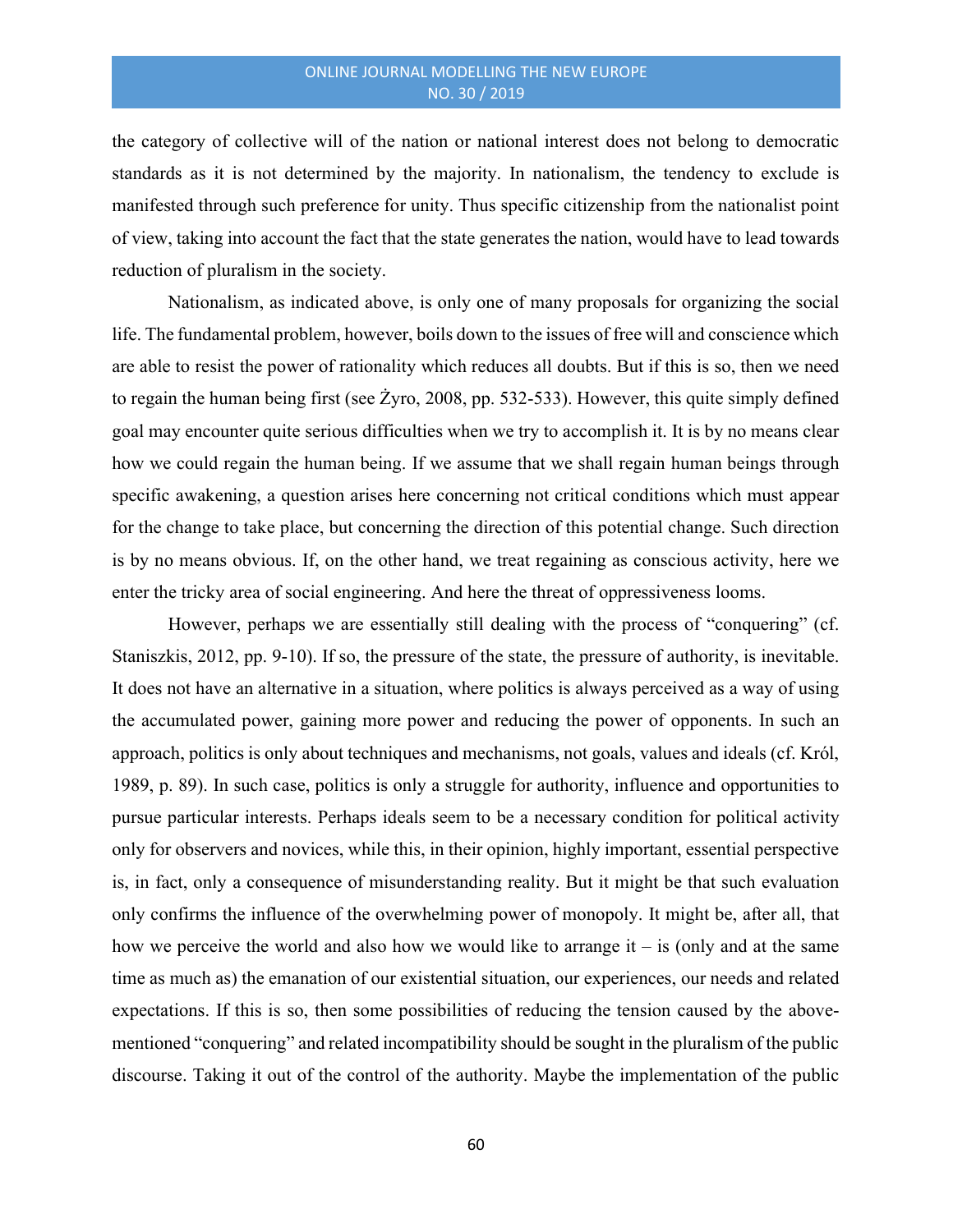discourse as a space in which various ideas and views are confronted, may turn out to be the basic requirement for the rebirth of a human being and human community.

## **References**

- 1. BASZKIEWICZ, J.(2002) Powszechna historia ustrojów państwowych. Gdańsk: Arche.
- 2. BUDZYŃSKA, E. (2008) Podzielane czy dzielące? Wartości społeczeństwa polskiego. In: J. MARIAŃSKI, L. SMYCZEK (eds.). Wartości, postawy i więzi moralne w zmieniającym się społeczeństwie. Kraków: Wydawnictwo WAM, pp. 35-56.
- 3. CRICK, B. (2004) W obronie polityki. Trans. by A. Waśkiewicz. Warszawa: Wydawnictwo Naukowe PWN.
- 4. CYWIŃSKI, B. (1985) Doświadczenie polskie. Warszawa: Pokolenie.
- 5. DMOWSKI, R. (1907) Myśli nowoczesnego Polaka. Lwów: Nakładem Towarzystwa Wydawniczego. H. Altenberg. E. Wende i Spółka.
- 6. DMOWSKI, R. (1925) Nasz program. In: Nasz program. Przemówienia R. Dmowskiego, prof. R. Rybarskiego i pos. St. Kozickiego na Konferencji Krajowej Związku Lud.-Nar. W Warszawie, dn.18. X 1925 r. Warszawa: Nakładem Związku Lud.-Nar., pp. 5-12.
- 7. DMOWSKI, R. (1936) Kościół, naród i państwo. Pelpin: Nakładem i czcionkami Drukarni i Księgarni.
- 8. ETZIONI-HALEVY, E. (2005) Władza w demokracji: teoria elit demokratycznych. In: P. ŚPIEWAK (ed.), Przyszłość demokracji. Wybór tekstów. Trans. by P. Rymarczyk, Warszawa: Fundacja Aletheia, pp. 107-132.
- 9. FILIPOWICZ, S. (2011) Prawda i wola złudzenia, Warszawa: Wydawnictwa Akademickie Oficyna Wydawnicza Łośgraf – Wiesław Łoś.
- 10. GASSET, J. O. (2002) Bunt mas. Trans. by P. Niklewicz. Warszawa: Warszawskie Wydawnictwo Literackie Muza.
- 11. GRAY, J. (2001a) Dwie twarze liberalizmu. Trans. by P. Rymarczyk. Warszawa: Fundacja Aletheia.
- 12. GRAY, J. (2001b) Postscriptum: po liberalizmie. In: J. GRAY, Po liberalizmie. Eseje wybrane. Trans. by P. Maciejko, P. Rymarczyk. Warszawa: Fundacja Aletheia, pp. 5-50.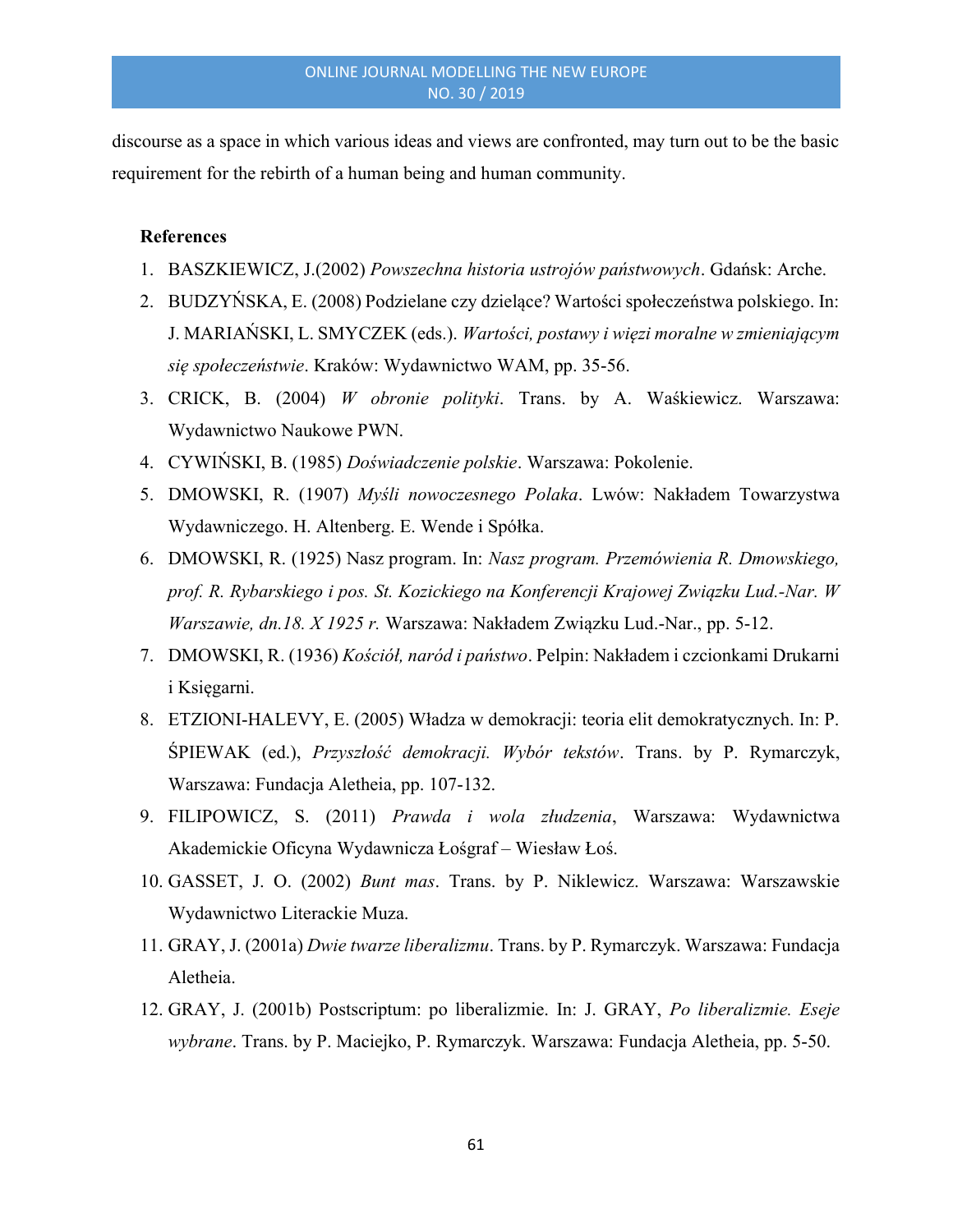- 13. GROTT, B. (2004) Obóz narodowy wobec demokracji i liberalizmu. In: W. KAUTE (ed.), Demokracja, liberalizm, społeczeństwo obywatelskie. Doktryna i myśl polityczna. Katowice: Wydawnictwo Uniwersytetu Śląskiego, pp. 424-435.
- 14. GROTT, B. (2014) Dylematy polskiego nacjonalizmu. Powrót do tradycji czy przebudowa narodowego ducha. Radzymin: Wydawnictwo von Borowiecky, Klub Zachowawczo-Monarchistyczny.
- 15. JAROSZ, M. (2004) Władza. Przywileje. Korupcja. Warszawa: Wydawnictwo Naukowe PWN.
- 16. KACZOROWSKI, P. (1998) My i oni. Państwo jako jedność polityczna. Filozofia polityczna Carla Schmitta w okresie republiki weimarskiej. Warszawa: Oficyna Wydawnicza Szkoły Głównej Handlowej.
- 17. KACZOROWSKI, P. (2005) Państwo w czasach demokracji. Warszawa: Instytut Studiów Politycznych Polskiej Akademii Nauk.
- 18. KARPIŃSKI, A. (2001) Aktualne i możliwe treści demokracji współczesnej. In: P. W. JUCHACZ, R. KOZŁOWSKI (eds.), Filozofia a demokracja. Poznań: Wydawnictwo Naukowe Instytutu Filozofii Uniwersytetu im. Adama Mickiewicza w Poznaniu, pp. 241- 250.
- 19. KELSEN, H. (1936) O istocie i wartości demokracji. Trans. by F. Turynowa. Warszawa: Księgarnia Powszechna.
- 20. KŁOSKOWSKA, A. (1997) Skąd i po co naród? Znak, 3, pp. 69-78.
- 21. KOŁAKOWSKI, L. (1999) Demokracja jest przeciwna naturze. In: E. NOWICKA, M. CHAŁUBIŃSKI (eds.), Idee a urządzanie świata społecznego. Księga jubileuszowa dla Jerzego Szackiego. Warszawa: Wydawnictwo Naukowe PWN, pp. 72-76.
- 22. KONOPCZYŃSKI, W. (1989) O miejsce dla Dmowskiego w historii. In K. Niklewicz (ed.), Roman Dmowski 1864-1939. W pięćdziesięciolecie śmierci. Londyn: Instytut Romana Dmowskiego, pp. 18-21.
- 23. KRASODĘBSKI, Z. (2003) Demokracja peryferii. Gdańsk: Wydawnictwo słowo/obraz terytoria.
- 24. KRÓL, M. (1989) Słownik demokracji. Kraków: Społeczny Instytut Wydawniczy Znak.
- 25. KRÓL, M. (2004) Patriotyzm przyszłości. Warszawa: Rosner i Wspólnicy.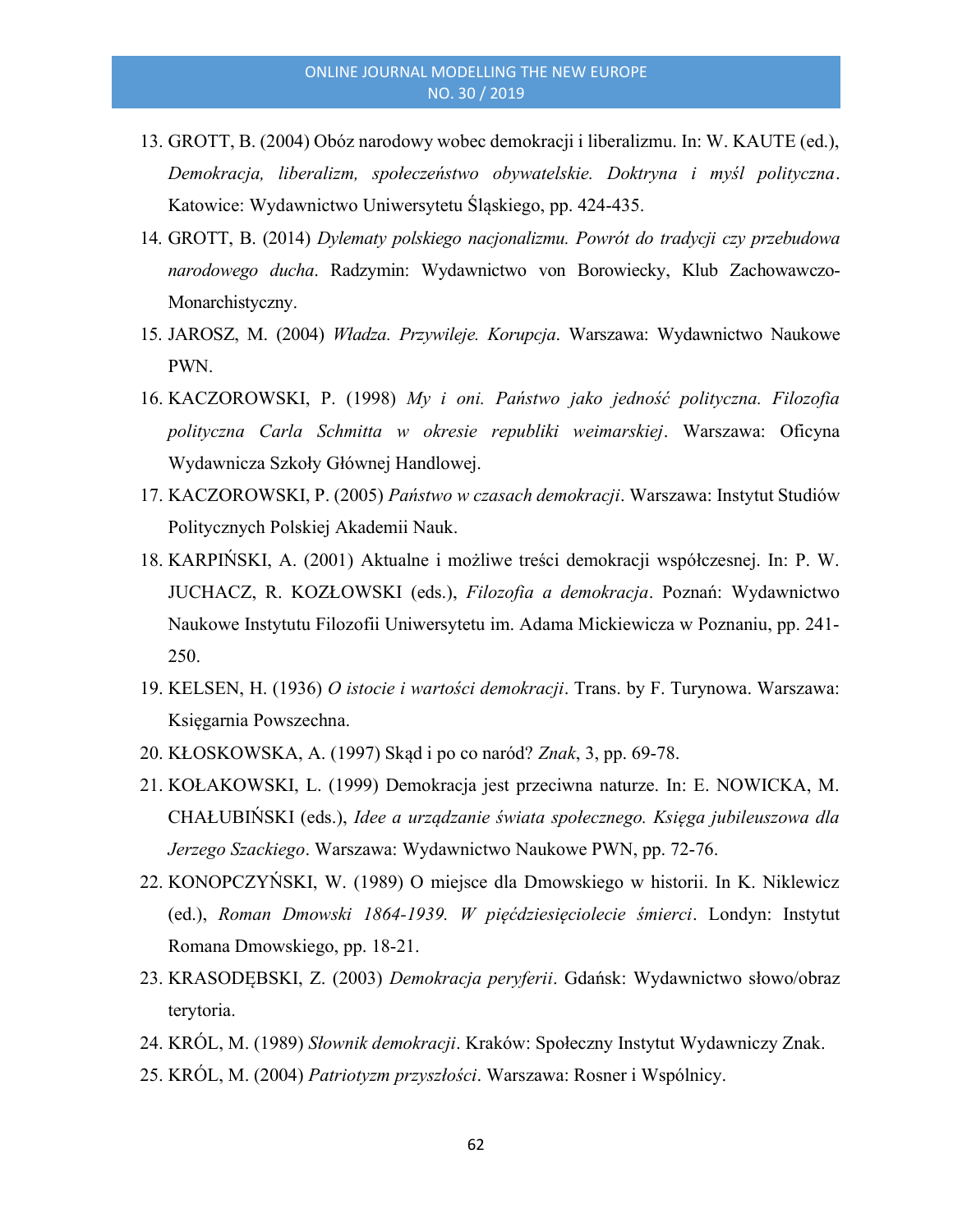- 26. KURCZEWSKA, J. (1988) Etnocentryzm a ideologia narodowa. Kultura i Społeczeństwo, 4, pp. 65-87.
- 27. KWAŚNIEWSKI, K. (1996) O nacjonalizmie inaczej. Sprawy Narodowościowe Seria nowa, 1, pp. 59-82.
- 28. LASKA, A. (2006) Ideotwórczy wymiar dyskursu politycznego w demokracji deliberatywnej. In: R. BÄCKER, J. MARSZAŁEK-KAWA (eds.). Między otwartą a domkniętą myślą polityczną. Szkice o najnowszej refleksji politycznej. Toruń: Wydawnictwo Mado, pp. 7-17.
- 29. MAJCHROWSKI, J. M. (1986) Szkice z historii polskiej prawicy politycznej lat drugiej Rzeczypospolitej. Kraków: Uniwersytet Jagielloński.
- 30. MILL, J. S. (2002) O wolności. Trans. by A. Kurlandzka. Warszawa: Wydawnictwo Akme.
- 31. MURAWSKI, K. (1993) Filozofia polityki. Wybrane zagadnienia prakseologiczne. Warszawa: Wydawnictwo Instytutu Filozofii i Socjologii PAN.
- 32. NOWAK, P. (2008) Posłowie. In: C. SCHMITT. Lewiatan w teorii państwa Thomasa Hobbesa. Sens i niepowodzenie politycznego symbolu. Trans. by M. Falkowski. Warszawa: Prószyński i S-ka, pp. 157-182.
- 33. OLSZEWSKA-DYONIZIAK, B. (2003) Człowiek a wspólnota. Antropologiczne aspekty w doktrynach politycznych. Wrocław: "Atla 2".
- 34. POPPER, K. R. (1997) W poszukiwaniu lepszego świata. Wykłady i rozprawy z trzydziestu lat. Trans. by A. Malinowski. Warszawa: Książka i Wiedza.
- 35. RADZIK, R. (1997) Co to jest naród? Znak, 3, pp. 79-91.
- 36. RUDNICKI, Sz. (1985) Obóz Narodowo-Radykalny. Geneza i działalność. Warszawa: Czytelnik.
- 37. RYSZKA, F. (1984) Nauka o polityce. Rozważania metodologiczne. Warszawa: Państwowe Wydawnictwo Naukowe.
- 38. STANISZKIS, J. (2012) Zawładnąć! Zarys procesualnej teorii władzy. Warszawa: Wydawnictwo Naukowe Scholar.
- 39. STUDNICKI, W. (2001) Ludzie, idee i czyny. J. GZELLA (ed.). Toruń: Wydawnictwo Adam Marszałek.
- 40. SZACKI, J. (1991) Ideologia. In: J. SZACKI, Dylematy historiografii idei oraz inne szkice i studia. Warszawa: Wydawnictwo Naukowe PWN, pp. 218-237.